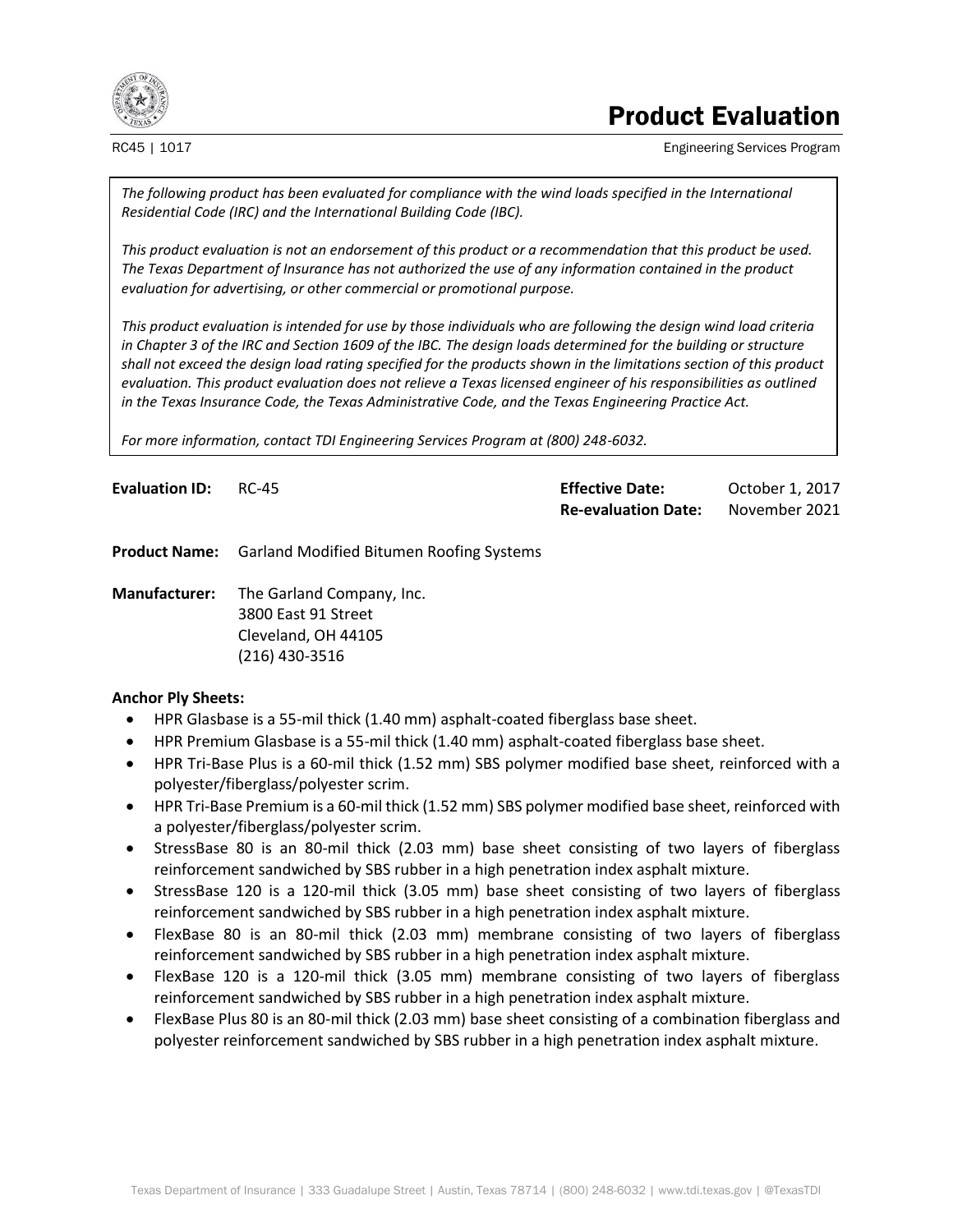# **Anchor Sheets (continued):**

- FlexBase Plus 120 is a 120-mil thick (3.05 mm) base sheet consisting of a combination fiberglass and polyester reinforcement sandwiched by SBS rubber in a high penetration index asphalt mixture.
- FlexBase E 80 is an 80-mil thick (2.03 mm) SBS rubber modified base sheet utilizing Kevlar fibers and a dual polyester and fiberglass combination reinforcement.
- FlexBase E 120 is a 120-mil thick (3.05 mm) SBS rubber modified base sheet utilizing Kevlar fibers and a dual polyester and fiberglass combination reinforcement.
- HPR Glasfelt is a 20-mil thick (0.51 mm) asphalt saturated mat made up of fiberglass monofilaments bonded together with a water-resistant melamine binder and reinforced with fiberglass strands.
- HPR Premium Glasfelt is a 25-mil thick (0.63 mm) asphalt-saturated mat made up of fiberglass monofilaments bonded together with a water-resistant melamine binder and reinforced with fiberglass strands.
- HPR Polyscrim Plus is a 30-mil thick (0.76 mm) continuous filament, point bonded, chemically treated, polyester mat.
- HPR Torch Base Sheet is a 110-mil thick (2.79 mm), smooth-surfaced, fiberglass reinforced, SBS modified bitumen torch applied base sheet.
- Millennium Base is an 80-mil thick (2.03 mm) fiberglass/polyester reinforced base sheet that is coated on both sides with an SBS polymer modified coal tar pitch compound.
- BK Glasfelt is a 20-mil thick (0.51 mm) coal tar impregnated glass felt.
- BK Premium Glasfelt is a 25-mil thick (0.64 mm) coal tar impregnated glass felt.
- HPR SA FR Base Sheet is an 80-mil thick (2.03 mm) SBS modified, fiberglass reinforced self-adhered base sheet.

# **SBS (Styrene-Butadiene-Styrene) Membranes:**

- StressPly is an 80-mil thick (2.03 mm) membrane consisting of two layers of fiberglass scrim coated with an SBS compound on both sides.
- StressPly FR Mineral is a 145-mil thick (3.68 mm) membrane, identical in formulation to the StressPly membrane with the exception of a fire retardant added to the compound during the manufacturing process.
- StressPly E is a 115-mil thick (2.92 mm) membrane consisting of a combination SBS and Styrene-Isoprene-Styrene (SIS) compound utilizing Kevlar fibers with a dual fiberglass and polyester reinforcement.
- StressPly E FR Mineral is a 160-mil thick (4.06 mm) membrane, identical in formulation to the StressPly E membrane with the exception of a fire retardant added to the compound during the manufacturing process.
- StressPly EUV is a 115-mil thick (2.92 mm) membrane consisting of a combination SBS and Styrene-Isoprene-Styrene (SIS) compound incorporating Kevlar fibers with a dual fiberglass and polyester reinforcement.
- StressPly EUV FR Mineral is a 160-mil thick (4.06 mm) membrane, identical in formulation to the StressPly EUV membrane with the exception of a fire retardant and a surface mineral added to the compound during the manufacturing process.
- StressPly Plus is a 105-mil thick (2.67 mm) membrane consisting of a combination fiberglass and polyester scrim coated with an SBS compound on both sides.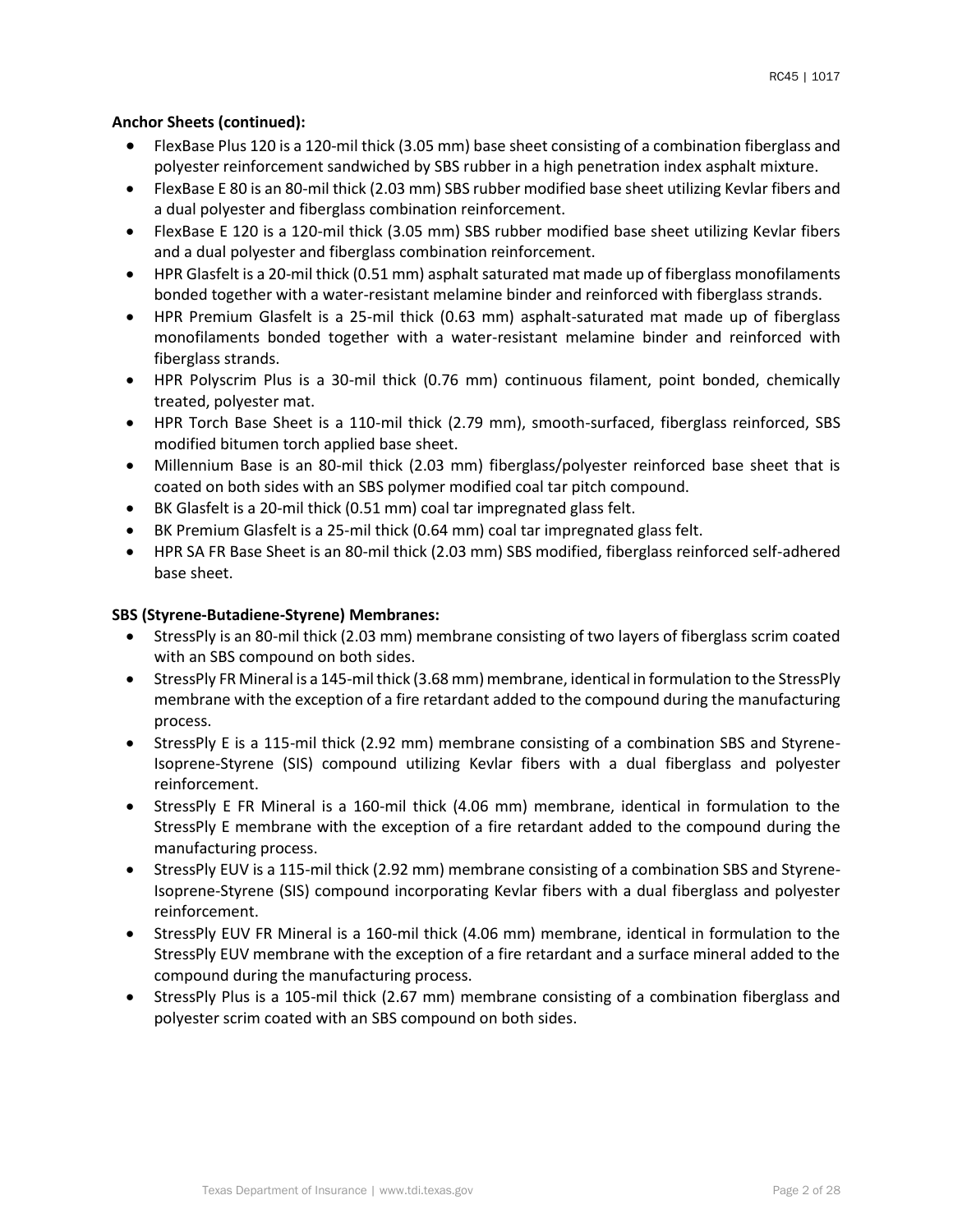## **SBS Membranes (continued):**

- StressPly Plus FR Mineral is a 155-mil thick (3.94 mm) membrane similar in formulation to the StressPly Plus with the exception of a fire retardant and mineral granules added to the compound during the manufacturing process.
- VersiPly 40 is a 40-mil thick (1.02 mm) membrane consisting of two laminated layers of fiberglass reinforcement sandwiched by SBS in a high penetration index asphalt mixture.
- VersiPly 60 is a 60-mil thick (1.52 mm) membrane consisting of two laminated layers of fiberglass reinforcement sandwiched by SBS in a high penetration index asphalt mixture.
- VersiPly 80 is an 80-mil thick (2.03 mm) membrane consisting of two laminated layers of fiberglass reinforcement sandwiched by SBS in a high penetration index asphalt mixture.
- VersiPly Mineral is a 145-mil thick (3.68 mm) membrane consisting of two laminated layers of fiberglass reinforcement sandwiched by SBS in a high penetration index asphalt mixture.
- BiFlex Cap is a 120-mil thick (3.05 mm) membrane consisting of a fiberglass reinforcement sandwiched by SBS in a high penetration index asphalt mixture.
- BiFlex Cap Mineral is a 140-mil thick (3.56 mm) membrane consisting of a fiberglass reinforcement sandwiched by SBS in a high penetration index asphalt mixture.
- StressPly IV is a 180-mil thick (4.57 mm), smooth-surfaced, fiberglass-reinforced, rubber modified roofing membrane.
- StressPly IV Mineral is a 195-mil thick (4.95 mm), granular-surfaced, fiberglass-reinforced, rubber modified roofing membrane.
- StressPly IV UV Mineral is a 195-mil thick (4.95 mm), granular-surfaced, fiberglass reinforced, rubber modified roofing membrane.
- StressPly IV Plus is a 180-mil thick (4.57 mm), smooth-surfaced, polyester/fiberglass reinforced, rubber modified roofing membrane.
- StressPly IV Plus UV Mineral is a 195-mil thick (4.95 mm), granular-surfaced, polyester/fiberglass reinforced, rubber modified roofing membrane.
- StressPly IV Plus Mineral is a 195-mil thick (4.95 mm) is a 195-mil thick (4.94 mm), granular-surfaced, polyester/fiberglass reinforced, rubber modified roofing membrane.
- Millennium is a 120-mil thick (3.05 mm) membrane consisting of a combination fiberglass and polyester scrim coated with SBS compound on both sides and topped with a mineral surface.
- Millennium Mineral is a 160-mil thick (4.06 mm) membrane consisting of a combination fiberglass and polyester scrim coated with SBS compound on both sides and topped with a mineral surface.
- Millennium FR Mineral is a 160-mil thick (4.06 mm) membrane identical to the Millennium Mineral membrane with the exception of a fire retardant added to the compound during the manufacturing process.
- StressPly SA FR Mineral is a 140-mil thick (3.56 mm) SBS modified, fire retardant, fiberglass reinforced, mineral surfaced, self-adhering membrane.
- OptiMax is an 80-mil thick (2.03 mm) fiberglass reinforced membrane with a modified polyurethane resin.
- OptiMax FR Mineral is a 145-mil thick (3.68 mm), fire retardant, mineral surfaced, fiberglass reinforced membrane with a modified polyurethane resin.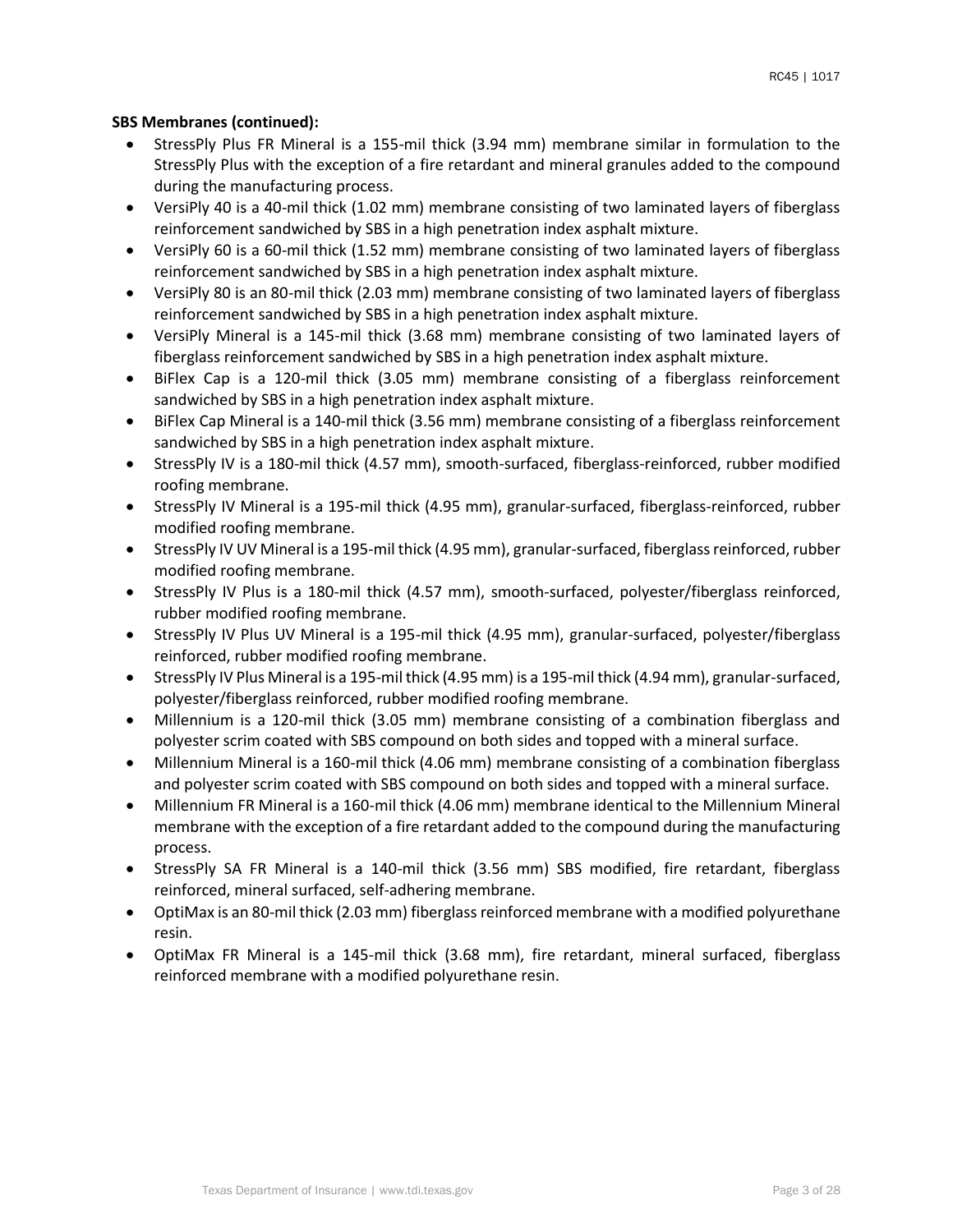#### **Insulations & Coverboards:**

- ACFoam-II is a closed-cell polyisocyanurate foam core integrally bonded to heavy black (nonasphaltic), fiber-reinforced organic felt facers.
- ACFoam-III is a closed-cell polyisocyanurate foam core integrally bonded to coated glass mat facers.
- Hy-Therm AP is a polyisocyanurate foam insulation board with specially formulated organic/inorganic facers.
- ISO 95+ GL is a closed-cell polyisocyanurate foam core laminated to a black glass reinforced mat facer on both major surfaces.
- ENRGY 3 is a closed-cell polyisocyanurate foam core bonded in the manufacturing process to universal fiber glass reinforced facers.
- ENRGY 3 25 PSI is a closed-cell polyisocyanurate foam core bonded in the manufacturing process to universal fiber glass reinforced facers.
- H-Shield is a closed-cell polyisocyanurate foam core bonded to glass fiber reinforced facers on both sides.
- Multi-Max FA-3 polyisocyanurate foam core bonded in the manufacturing process to universal fiber glass reinforced facers.
- Structodek High Density Fiberboard Roof Insulation is a wood fiber insulation board with a top facer treated to reduce asphalt absorption.
- High Density Wood Fiberboard is a wood fiber insulation board with a top facer treated to reduce asphalt absorption.
- DensDeck is a non-structural, glass mat faced gypsum product with a silicone-treated, water resistant gypsum core and glass surface mats front, back and long edges, the primed board has both sides coated with an acrylic limestone filled binder.
- DensDeck Prime is a non-structural, glass mat faced gypsum product with a silicone-treated, water resistant gypsum core and glass surface mats front, back and long edges, the primed board has both sides coated with an acrylic limestone filled binder.
- SECUROCK Gypsum Fiber-Roof Board is a rigid, gypsum based board stock for use as an overlayment, underlayment or bonding surface.

## **Adhesives:**

- HPR All Temp is a high-grade waterproofing and roofing laminate asphalt.
- Garlastic KM Plus is a proprietary high grade, SEBS (Styrene-Ethylene-Butylene-Styrene) modified roofing interply adhesive and waterproofing asphalt.
- Weatherking is a cold process modified adhesive composed of a unique blend of SEBS (Styrene-Ethylene-Butylene-Styrene) and SIS (Styrene-Isoprene-Styrene).
- Weatherking Plus is a cold process modified adhesive composed of a unique blend of SEBS (Styrene-Ethylene-Butylene-Styrene) and SIS (Styrene-Isoprene-Styrene).
- Black-Knight is a proprietary polymer modified coal tar pitch.
- Black-Knight LV is a proprietary polymer modified coal tar pitch.
- Black-Knight CTP is a proprietary polymer modified coal tar pitch.
- Green-Lock is a high-performance asphalt modified polyether, moisture-cured polymer adhesive.
- Insta Stik Quick Set Insulation Adhesive is a single component moisture curing urethane foam adhesive designed to adhere various roof insulations to other insulations, to a concrete substrate and to properly prepare build-up roof coverings.
- Insul-Lock HR is a highly elastomeric, one step, VOC compliant, high rise roof insulation adhesive.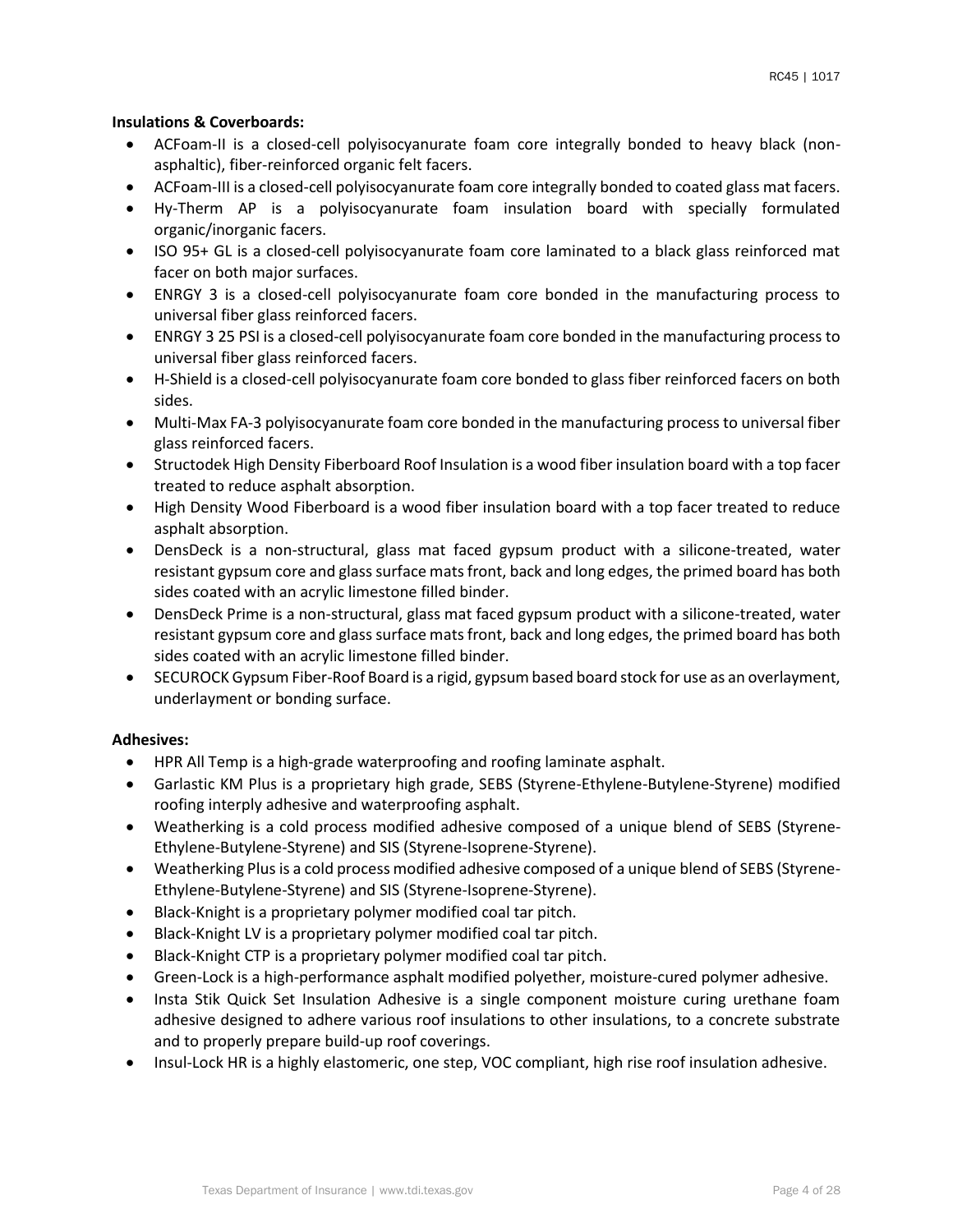## **Fasteners & Plates:**

- #12 Standard Roofgrip is a Phillips head, modified buttress thread, carbon steel fastener for use in steel or wood decks.
- #14 Roofgrip is a Phillips head, standard thread, pinch point, carbon steel fastener use in metal, wood or concrete decks.
- Recessed Metal Plate is a galvalume steel plate for use with standard roofgrip, hex head or stainless fasteners.
- AccuTrac Flat Bottom is an A2-SS aluminized steel plate for use with OMG fasteners.
- OMG Heavy Duty is a truss head, self-drilling, pinch point, high thread fastener for use in wood, steel or concrete decks.
- CD-10 is a carbon steel expansion fastener for use in structural concrete decks.
- 3" Round Metal Plate is a round galvalume steel stress plate for use with OMG fasteners.
- OMG 3" Galvalume Steel Plate is a galvalume coated steel plate for use with approved fasteners screw.
- OMG CR Base Sheet Fastener (1.7") is a galvanized fastener for base sheet attachment with Olympic CR-10 coating.
- Dekfast 12 is a truss head modified BP type, milled slot self-drilling point, 13 threads per inch, carbon steel fastener for use on steel and wood decks.
- Dekfast 14 is a truss head modified BP type, self-drilling point, 13 threads per inch, carbon steel fastener for use on steel, wood or concrete decks.
- Dekfast DekSpike is a mushroom head hammer driven anchor for attachment of insulation, membrane and wood blocking.
- Dekfast Galvalume Steel Hex is a steel, galvalume AZ50 stress plate for use with all Dekfast fasteners.
- Dekfast Galvalume Steel 3" Round is a steel, galvalume AZ50 stress plate for use with all Dekfast fasteners.
- Trufast DP Pre-Assembled Insulation Plate is a preassembled Trufast #12 DP fastener with Trufast 3" Metal Insulation Plate.
- Trufast #14 HD is a carbon steel screw with #3 Phillips drive, modified truss head for use in steel, wood or concrete decks.
- Trufast 3" Metal Insulation Plate is a galvalume steel stress plate for use with Trufast fasteners.
- Trufast FM-90 is a two piece factory preassembled base ply fastener/plate unit with dual gripping shanks and integral rib reinforced Galvalume stress distribution plate, formed from 0.013" thick G-90 hot dipped galvanized steel used in lightweight insulating concrete decks and various poured gypsum decks.
- Trufast FM-290 is a two piece factory preassembled base ply fastener/plate unit with a pair of dual gripping shanks and integral rib reinforced galvalume stress distribution plate, formed from 0.013" thick G-90 hot dipped galvanized steel used in lightweight insulating concrete decks and various poured gypsum decks.
- Trufast Twin Loc-Nail is a three piece factory preassembled fastener/plate unit, tube formed from 0.030" thick G-90 hot dipped galvanized steel used in lightweight insulating concrete decks, new or existing cementitious wood fiber and various poured gypsum decks.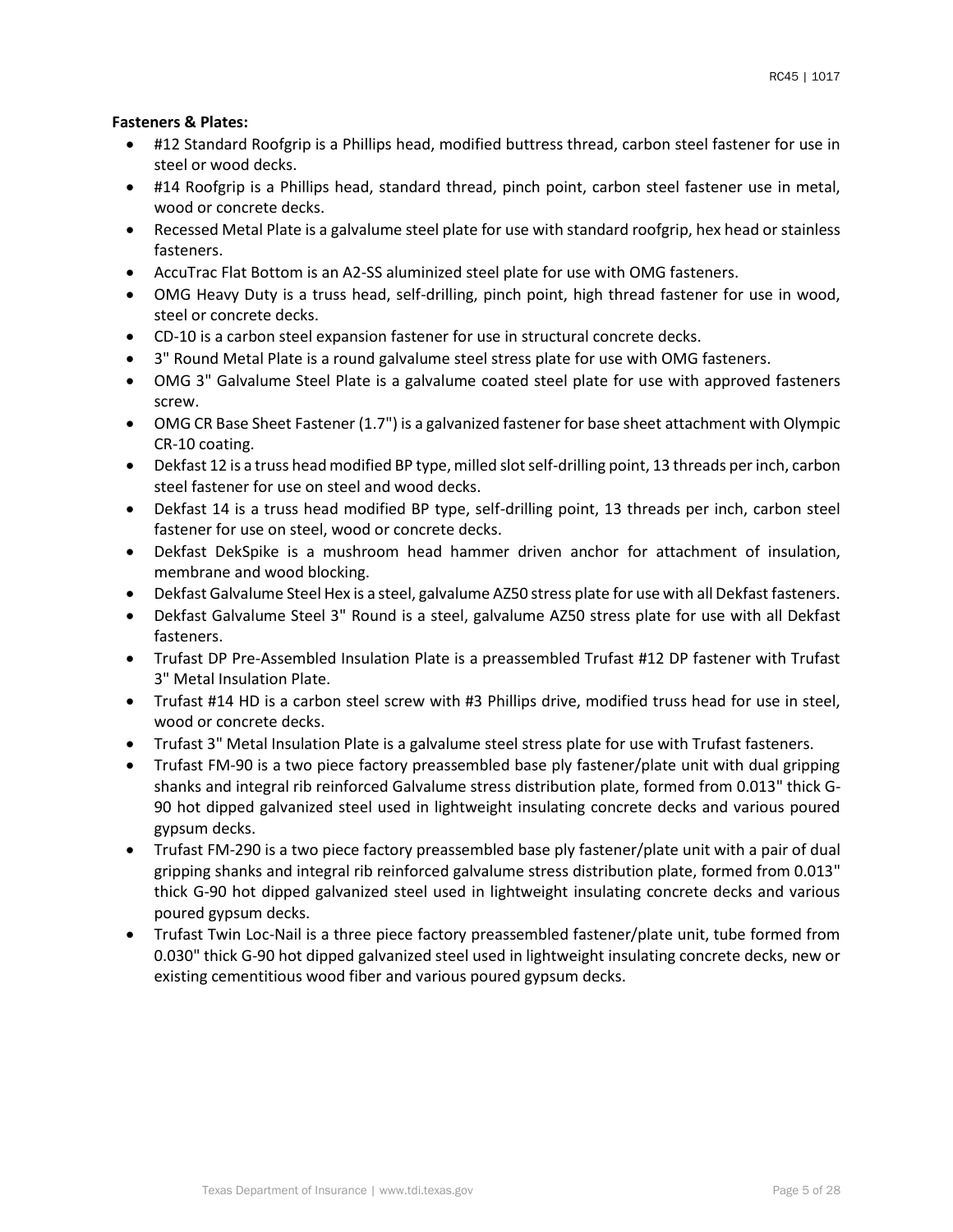#### **Limitations and Installation:**

**Roof Framing:** Roof framing must be spaced a maximum of 24" on center.

**Roof Deck:** For new applications, the roof deck must be secured to the roof framing to resist the required uplift loads.

**Positive Drainage of Roof Deck:** Roof decks, in which this product is to be installed upon, must be provided with positive drainage. A minimum roof slope after construction of  $1/4$ " per foot is recommended.

**Design Wind Pressures:** The design wind uplift pressures must be specified in the assemblies listed in this evaluation report.

#### **Installation over an Existing Roof Covering (Roof Recover):**

**Acceptable Applications:** The modified bitumen roofing system may be installed over an existing built-up roof covering or an existing modified bitumen roof covering based on the requirements set forth in this product evaluation report.

**Roof Covering Replacement versus Roof Covering Recover:** All existing roof coverings must be completely removed and a new roof covering installed if any of the following conditions occur:

- The existing roof or roof covering is water soaked or has deteriorated to the point that the existing roof or roof covering is not adequate as a base for the additional roof covering.
- The existing roof has two or more applications of any type of roof covering.

**Positive Drainage:** The roof covering recover application must not be required to meet the minimum roof slope of 1/4" per foot if positive drainage is provided.

**Roof Framing:** The maximum allowable spacing of the roof framing must be as specified in this evaluation report.

**Roof Deck:** The existing roof deck must be as specified in each assembly listed in this evaluation report. The underside of the roof deck must be examined by the Texas Department of Insurance appointed engineer for corrosion or deterioration. If corrosion exists, then it must be treated with a rust inhibitor. A fastener withdrawal resistance test must be conducted in the corroded or deteriorated area to determine if the withdrawal resistance of the fastener complies with the minimum fastener requirements for the roof covering recover application. If the tested fastener fails to comply, then the deteriorated roof deck must be replaced.

**Existing Roof Covering Preparation:** The existing roof covering must be prepared to receive the roof covering recover as specified in The Garland Company installation instructions.

- The existing roof covering surface must be dry and free of dirt and debris.
- If the existing roof covering is gravel surfaced, then the loose gravel must be completely removed. The surface of the existing roof covering must be relatively smooth.
- If the existing roof covering has blisters, buckles, ridges, folds, or other deformations, then they must be removed and the surface patched to provide a smooth surface.
- If the existing roof covering has loose fasteners, then the existing membrane must be cut open, the loose fasteners removed, and the surface patched to provide a smooth surface.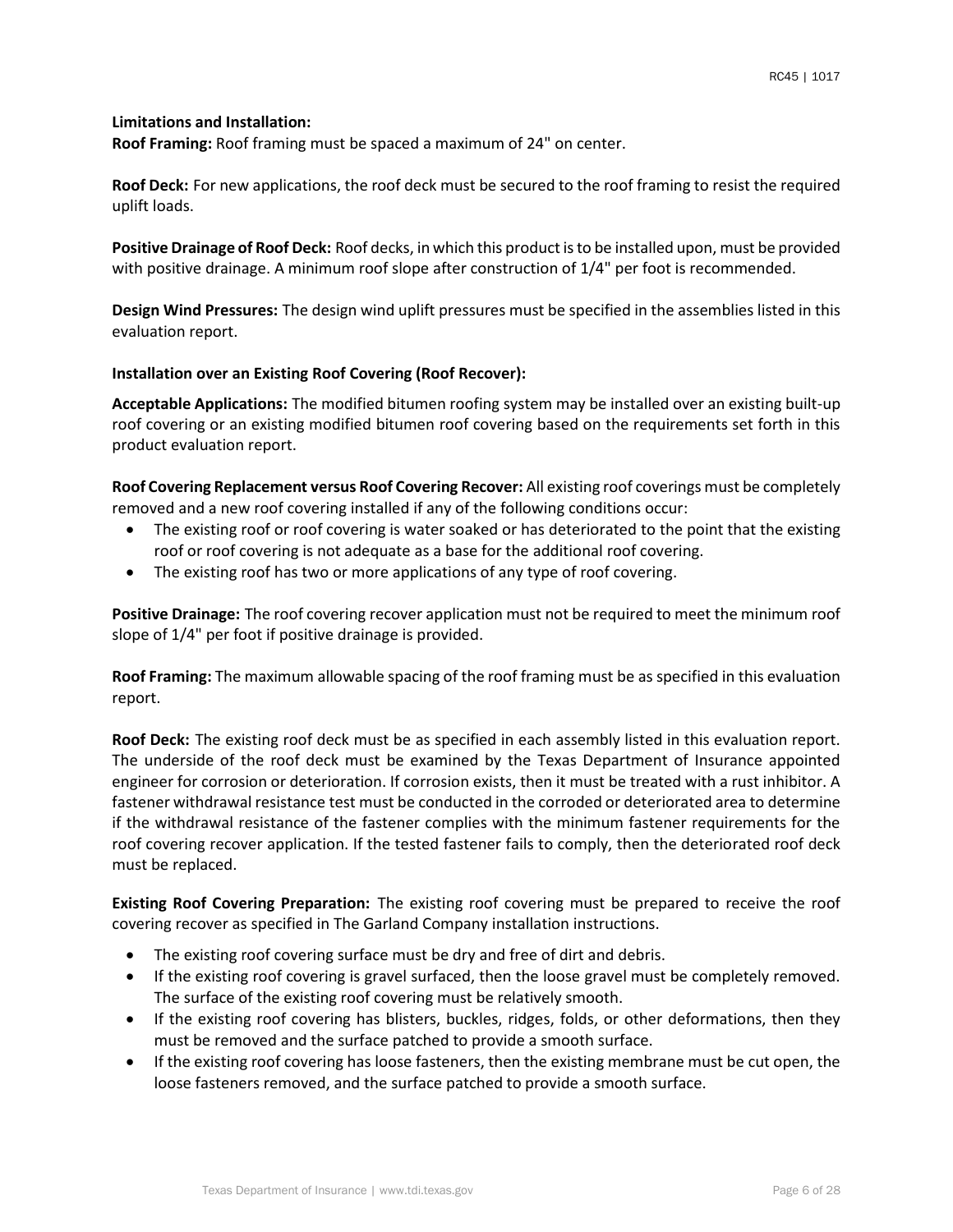**Roof Covering Recover Installation:** Installation of the roof covering recover must be specified in the Installation Instructions section of this evaluation report.

#### **General installation Requirements:**

All International Residential Code (IRC) and the International Building Code (IBC) requirements must be satisfied and manufacturer's installation instructions followed, unless otherwise specified by this product evaluation.

**Membrane Attachment:** The membrane must be mechanically attached or fully adhered using the fasteners, plates and adhesives specified in this evaluation report.

**Fasteners:** Fasteners must be of sufficient length to penetrate into and through the steel deck a minimum of 3/4" or the plywood deck or fully penetrate into the wood boards.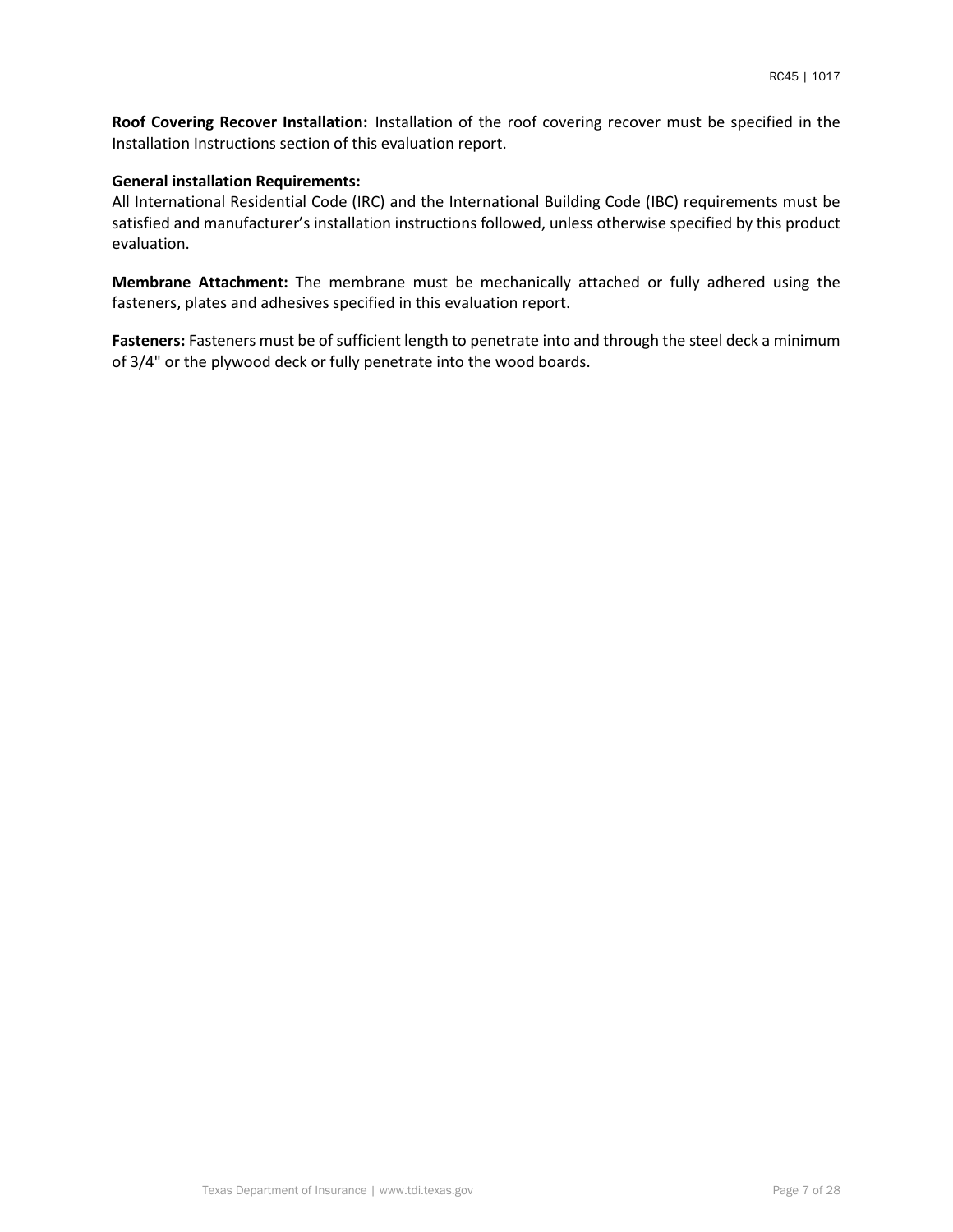|                | Appendix 1: Attachment Requirements for Wind Uplift Resistance |                          |                                      |              |                                                                                      |           |  |  |  |  |  |  |
|----------------|----------------------------------------------------------------|--------------------------|--------------------------------------|--------------|--------------------------------------------------------------------------------------|-----------|--|--|--|--|--|--|
| <b>Table</b>   | <b>Deck</b>                                                    | <b>Assembly No.</b>      | <b>Application</b>                   | <b>Type</b>  | <b>Description</b>                                                                   | Page      |  |  |  |  |  |  |
| $\overline{2}$ | Wood                                                           | W-1 through W-3          | New, Reroof (Tear-Off) or<br>Recover | A            | Mechanically Attached Anchor Sheet<br><b>Adhered Roof Cover</b>                      | 11        |  |  |  |  |  |  |
| $2$ (Cont.)    | <b>CWF</b>                                                     | CWF-1                    | New, Reroof (Tear-Off) or<br>Recover | A            | <b>Mechanically Attached Anchor Sheet</b><br>Adhered Roof Cover                      | 12        |  |  |  |  |  |  |
| $2$ (Cont.)    | Concrete                                                       | C-1 through C-13         | New or Reroof (Tear-Off)             | A            | Fully Adhered Insulation and Roof Cover                                              | $12 - 15$ |  |  |  |  |  |  |
| $2$ (Cont.)    | Concrete                                                       | C-14 and C-15            | New or Reroof (Tear-Off)             | A            | Fully Adhered Temp Roof, Insulation and<br>Roof Cover                                | 16        |  |  |  |  |  |  |
| $2$ (Cont.)    | <b>LWC</b>                                                     | LWC-1 through LWC-3      | New or Reroof (Tear-Off)             | A            | Fully Adhered Insulation and Roof Cover                                              | 17        |  |  |  |  |  |  |
| 3              | Steel                                                          | S-1 through S-11         | New, Reroof (Tear-Off) or<br>Recover | B            | Mechanically Attached Base Insulation,<br>Adhered Top Insulation, Adhered Roof Cover | 18-21     |  |  |  |  |  |  |
| 4              | Gypsum                                                         | $G-1$                    | New or Reroof (Tear-Off)             | $\mathsf{C}$ | Mechanically Attached Insulation, Adhered<br>Roof Cover                              | 21        |  |  |  |  |  |  |
| 4 (Cont.)      | Steel                                                          | S-12 through S-19        | New, Reroof (Tear-Off) or<br>Recover | $\mathsf{C}$ | Mechanically Attached Insulation, Adhered<br>Roof Cover                              | $22 - 23$ |  |  |  |  |  |  |
| 5              | Wood                                                           | $W-4$ and $W-5$          | New, Reroof (Tear-Off) or<br>Recover | E            | Non-Insulated, Mechanically Attached Base<br>Sheet, Adhered Roof Cover               | 24        |  |  |  |  |  |  |
| 5 (Cont.)      | <b>LWC</b>                                                     | LWC-4 through LWC-<br>10 | New or Reroof (Tear-Off)             | F            | Non-Insulated, Mechanically Attached Base<br>Sheet, Adhered Roof Cover               | $24 - 27$ |  |  |  |  |  |  |
| 5 (Cont.)      | <b>CWF</b>                                                     | CWF-2                    | New, Reroof (Tear-Off) or<br>Recover | E            | Non-Insulated, Mechanically Attached Base<br>Sheet, Adhered Roof Cover               | 28        |  |  |  |  |  |  |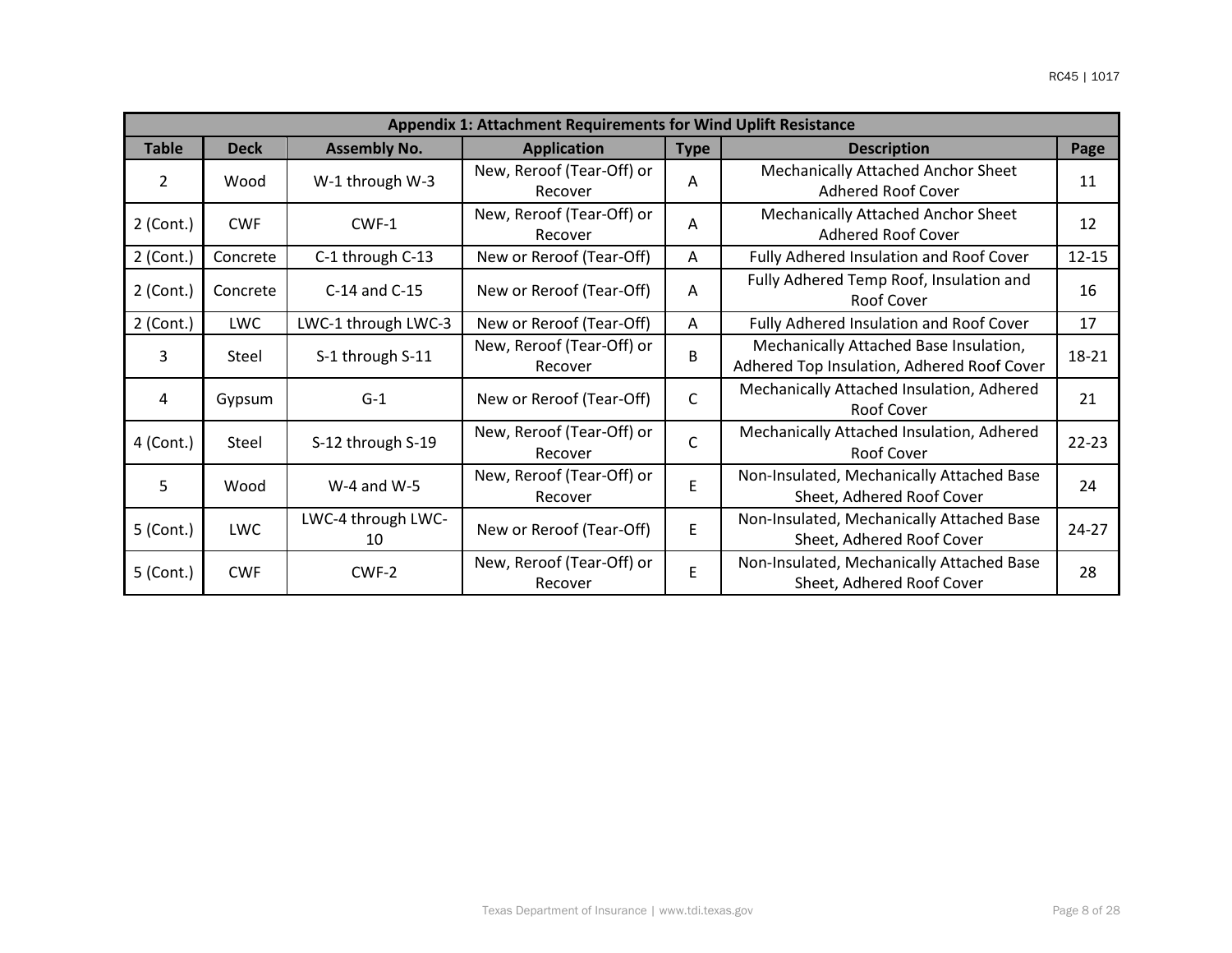|                                 |                                                                                                                                                           | <b>TABLE 1: GARLAND ROOF COVERS</b>                                                                                                                                                                                                                                                                                |                                                         |  |  |
|---------------------------------|-----------------------------------------------------------------------------------------------------------------------------------------------------------|--------------------------------------------------------------------------------------------------------------------------------------------------------------------------------------------------------------------------------------------------------------------------------------------------------------------|---------------------------------------------------------|--|--|
| Reference                       | Layer                                                                                                                                                     | <b>Material</b>                                                                                                                                                                                                                                                                                                    | <b>Application</b>                                      |  |  |
| BP-AA<br>(Base and Ply sheets,  | Base                                                                                                                                                      | HPR Glasbase, HPR Premium Glasbase, HPR Tri-Base Plus or HPR Tri-Base Premium                                                                                                                                                                                                                                      | Hot asphalt, HPR All Temp<br>or Garlastic KM Plus at 25 |  |  |
| Asphalt-Applied)                | Ply                                                                                                                                                       | HPR Glasfelt, HPR Premium Glasfelt or HPR Polyscrim Plus                                                                                                                                                                                                                                                           | lbs/square                                              |  |  |
| BP-CA1<br>(Base and Ply sheets, | Base                                                                                                                                                      | HPR Glasbase, HPR Premium Glasbase, HPR Tri-Base Plus or HPR Tri-Base Premium                                                                                                                                                                                                                                      | Weatherking or                                          |  |  |
| Cold-Applied,<br>Weatherking)   | Ply                                                                                                                                                       | HPR Glasbase, HPR Premium Glasbase, HPR Tri-Base Plus or HPR Tri-Base Premium                                                                                                                                                                                                                                      | Weatherking Plus at 2.5<br>gal/square                   |  |  |
|                                 | Base                                                                                                                                                      | FlexBase 80, FlexBase 120, FlexBase E 80, FlexBase E 120, FlexBase Plus 80, FlexBase Plus 120, StressBase 80<br>or StressBase 120                                                                                                                                                                                  |                                                         |  |  |
| SBS-AA                          | Ply                                                                                                                                                       | FlexBase 80, FlexBase 120, FlexBase E 80, FlexBase E 120, FlexBase Plus 80, FlexBase Plus 120, StressBase 80<br>or StressBase 120                                                                                                                                                                                  | Hot asphalt, HPR All Temp<br>or Garlastic KM Plus at 25 |  |  |
| (SBS, Asphalt-Applied)          | Cap                                                                                                                                                       | BiFlex Cap, BiFlex Cap Mineral, StressPly, StressPly E, StressPly E FR Mineral, StressPly EUV, StressPly EUV FR<br>Mineral, StressPly FR Mineral, StressPly Plus, StressPly Plus FR Mineral, VersiPly 60, VersiPly 80, VersiPly<br>Mineral, OptiMax or OpitMax FR Mineral                                          | lbs/square                                              |  |  |
|                                 | Base                                                                                                                                                      | BK Glasfelt, BK Premium Glasfelt or Millennium Base                                                                                                                                                                                                                                                                | Black-Knight, Black-Knight                              |  |  |
| SBS-CTP (SBS, Coal-Tar          | Ply                                                                                                                                                       | BK Glasfelt, BK Premium Glasfelt or Millennium Base                                                                                                                                                                                                                                                                | LV, Black-Knight CTP at 30                              |  |  |
|                                 | Pitch Applied)<br>Millennium, Millennium Mineral or Millennium FR Mineral<br>Cap                                                                          |                                                                                                                                                                                                                                                                                                                    |                                                         |  |  |
|                                 | Base                                                                                                                                                      | <b>HPR Torch Base Sheet</b>                                                                                                                                                                                                                                                                                        |                                                         |  |  |
| SBS-TA                          | Ply                                                                                                                                                       | <b>HPR Torch Base Sheet</b>                                                                                                                                                                                                                                                                                        | Torch-Applied                                           |  |  |
| (SBS, Torch-Applied)            | Cap                                                                                                                                                       | StressPly IV, StressPly IV Mineral, StressPly IV Plus Mineral, StressPly IV Plus UV Mineral, StressPly IV Plus or<br>StressPly IV UV Mineral                                                                                                                                                                       |                                                         |  |  |
|                                 | Base                                                                                                                                                      | FlexBase 80, FlexBase 120, FlexBase E 80, FlexBase E 120, FlexBase Plus 80, FlexBase Plus 120, StressBase 80<br>or StressBase 120                                                                                                                                                                                  |                                                         |  |  |
| SBS-CA1<br>(SBS, Cold-Applied,  | Ply                                                                                                                                                       | FlexBase 80, FlexBase 120, FlexBase E 80, FlexBase E 120, FlexBase Plus 80, FlexBase Plus 120, StressBase 80<br>or StressBase 120                                                                                                                                                                                  | Weatherking or<br>Weatherking Plus at 2.5               |  |  |
| Weatherking)                    | Cap                                                                                                                                                       | BiFlex Cap, BiFlex Cap Mineral, StressPly, StressPly E, StressPly E FR Mineral, StressPly EUV, StressPly EUV FR<br>Mineral, StressPly FR Mineral, StressPly Plus, StressPly Plus FR Mineral, VersiPly 80, VersiPly Mineral, OptiMax<br>or OpitMax FR Mineral                                                       | gal/square.                                             |  |  |
|                                 | Base                                                                                                                                                      | FlexBase 80, FlexBase 120, FlexBase E 80, FlexBase E 120, FlexBase Plus 80, FlexBase Plus 120, StressBase 80,<br>StressBase 120 or Millennium Base                                                                                                                                                                 |                                                         |  |  |
| SBS-CA2<br>(SBS, Cold-Applied,  | FlexBase 80, FlexBase 120, FlexBase E 80, FlexBase E 120, FlexBase Plus 80, FlexBase Plus 120, StressBase 80,<br>Ply<br>StressBase 120 or Millennium Base |                                                                                                                                                                                                                                                                                                                    | GreenLock at 1.5-2.0<br>gal/square                      |  |  |
| GreenLock)                      | Cap                                                                                                                                                       | BiFlex Cap, BiFlex Cap Mineral, Millennium, Millennium FR Mineral, Millennium Mineral<br>StressPly, StressPly E, StressPly E FR Mineral, StressPly EUV, StressPly EUV FR Mineral, StressPly FR Mineral,<br>StressPly Plus, StressPly Plus FR Mineral, VersiPly 80, VersiPly Mineral, OptiMax or OpitMax FR Mineral |                                                         |  |  |
| SBS-SA                          | Base                                                                                                                                                      | HPR SA FR Base Sheet                                                                                                                                                                                                                                                                                               |                                                         |  |  |
| (SBS, self-adhering)            | Ply                                                                                                                                                       | HPR SA FR Base Sheet                                                                                                                                                                                                                                                                                               | Self-Adhering                                           |  |  |
|                                 | Cap                                                                                                                                                       | StressPly SA FR Mineral                                                                                                                                                                                                                                                                                            |                                                         |  |  |

**Installation:** Unless otherwise noted, refer to the following references for bonded base, ply or cap sheet applications.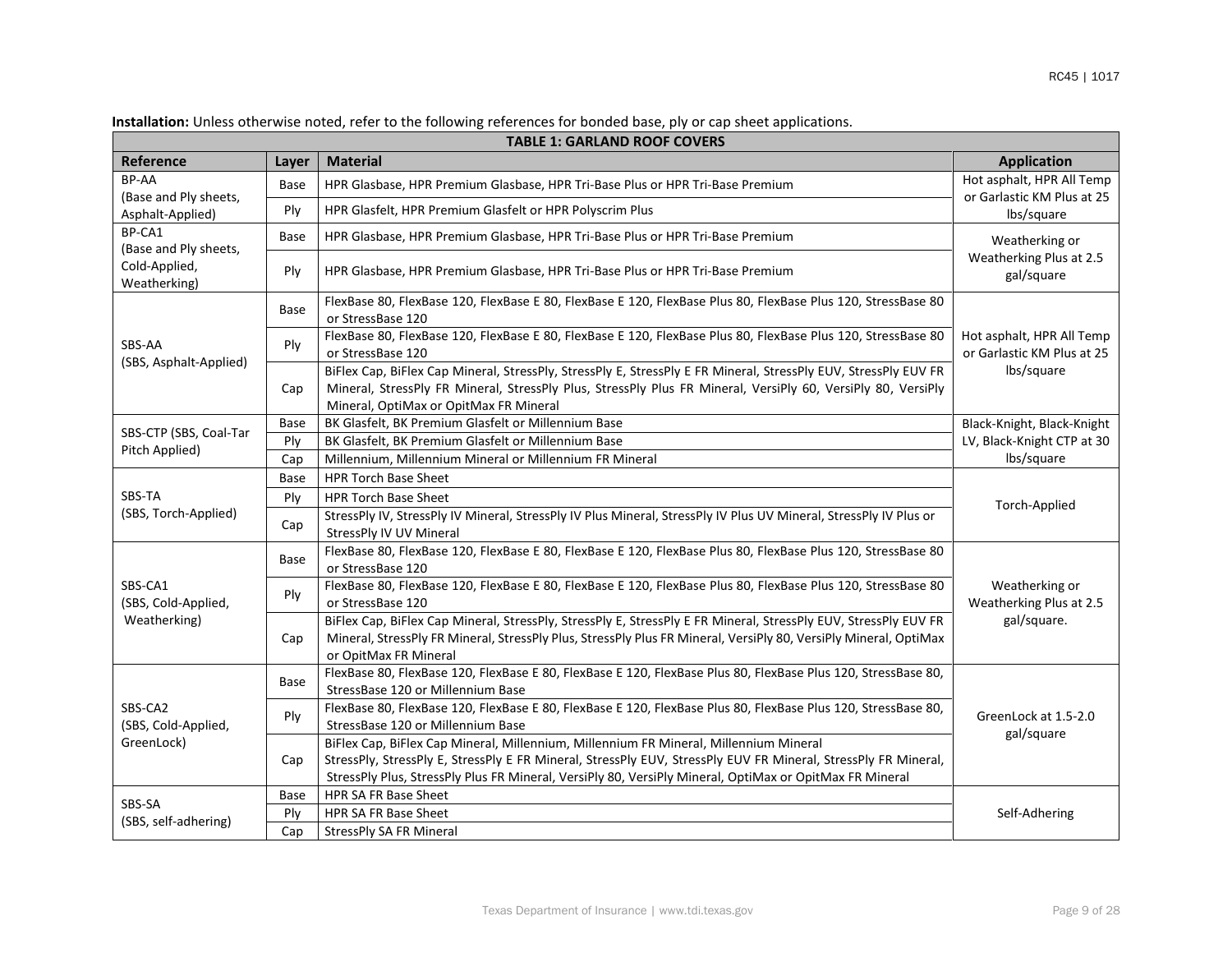**Note 1:** Unless otherwise noted, insulation / base sheet fasteners must be the following with the noted minimum fastener engagement for each deck type. For deck-types note listed, refer to the specific system listings herein:

| Wood:     | OMG #14 Roofgrip with Flat Bottom Plate (Accutrac), OMG HD with OMG 3 in. Galvalume Steel Plate, Dekfast #14<br>with Hex Plate or 3" Round Insulation Plate or Trufast HD with Trufast 3" Metal Insulation Plates. Minimum 3/4"<br>plywood penetration or minimum 1" wood plank embedment. |
|-----------|--------------------------------------------------------------------------------------------------------------------------------------------------------------------------------------------------------------------------------------------------------------------------------------------|
|           | OMG #12 or #14 Roofgrip with Recessed or Flat Bottom Plate (Accutrac), OMG #12 Standard or HD with OMG 3".                                                                                                                                                                                 |
| Steel:    | Galvalume Steel Plate, Dekfast #12 or #14 with Hex Plate or 3" Round Insulation Plate or Trufast DP or HD with Trufast                                                                                                                                                                     |
|           | 3" Metal Insulation Plates. Minimum 3/4" steel penetration and engage the top flute of the steel deck.                                                                                                                                                                                     |
|           | OMG #14 Roofgrip with Recessed or Flat Bottom Plate (Accutrac), OMG HD or CD-10 with OMG 3". Galvalume Steel                                                                                                                                                                               |
| Concrete: | Plate, Dekfast #14 or DekSpike with Hex Plate or 3" Round Insulation Plate or Trufast HD with Trufast 3" Metal                                                                                                                                                                             |
|           | Insulation Plates. Minimum 1" embedment. Fasteners installed with a pilot hole in accordance with the fastener                                                                                                                                                                             |
|           | manufacturer's published installation instructions.                                                                                                                                                                                                                                        |

## **Note 2:**

Unless otherwise noted, insulation adhesive application rates are as follows. Ribbon or bead width is at the time of application; the ribbons/beads must expand as noted in the manufacturer's published instructions:

| Hot asphalt (HA): | Full coverage, 20-40 lbs/square. Note: Reference to Hot asphalt herein indicates permissible use of HPR All Temp, |
|-------------------|-------------------------------------------------------------------------------------------------------------------|
|                   | <b>Garlastic KM or Garlastic KM Plus</b>                                                                          |
| Coal-Tar (CT):    | Full coverage, 30 lbs/square.                                                                                     |
|                   | Insul-Lock HR (IL-HR): Continuous 1/4 to 1/2" beads, 12" o.c.                                                     |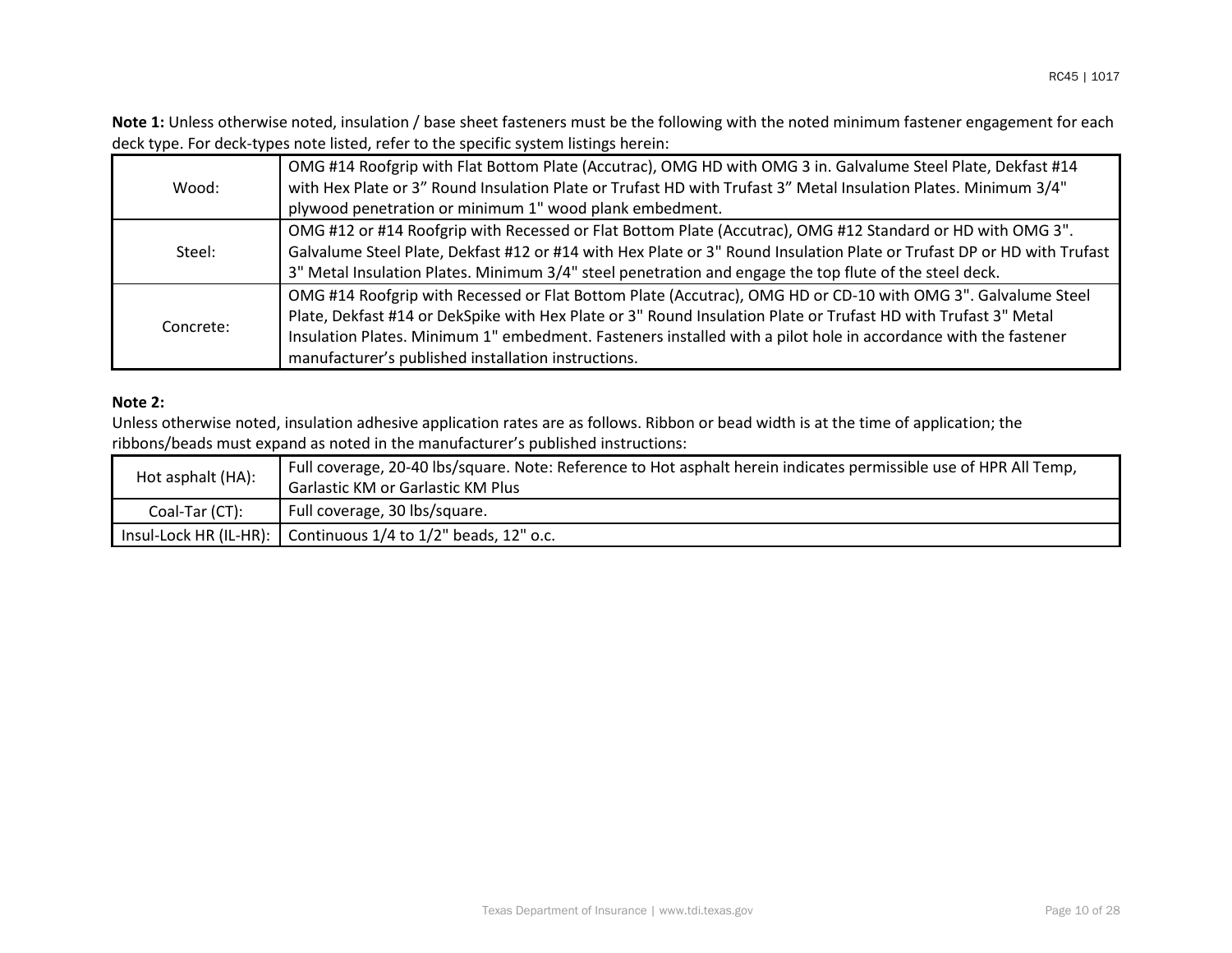|                           |                                                                                                                       |                                                                                                             |                     |                                                                                                        | TABLE 2: GARLAND MODIFIED BITUMEN - NEW CONSTRUCTION, REROOF (Tear-Off) OR RECOVER<br>WOOD DECK, MECHANICALLY ATTACHED ANCHOR SHEET, ADHERED INSULATION, ADHERED ROOF COVER |                                                                                            |                                                                      |                                  |                                  |                               |            |
|---------------------------|-----------------------------------------------------------------------------------------------------------------------|-------------------------------------------------------------------------------------------------------------|---------------------|--------------------------------------------------------------------------------------------------------|-----------------------------------------------------------------------------------------------------------------------------------------------------------------------------|--------------------------------------------------------------------------------------------|----------------------------------------------------------------------|----------------------------------|----------------------------------|-------------------------------|------------|
| <b>Assembly</b>           | <b>Deck</b>                                                                                                           |                                                                                                             | <b>Anchor Sheet</b> |                                                                                                        | Insulation                                                                                                                                                                  |                                                                                            |                                                                      | Roof Cover <sup>1</sup>          |                                  |                               | <b>MDP</b> |
| No.                       |                                                                                                                       | <b>Type</b>                                                                                                 | <b>Fasteners</b>    | <b>Attach</b>                                                                                          | <b>Base</b>                                                                                                                                                                 | <b>Top</b>                                                                                 | <b>Attach</b>                                                        | <b>Base</b>                      | Ply                              | Cap                           | (psf)      |
| $\mathbf{1}$<br>$(W-1)$   | Min. 19/32"<br>plywood at<br>max. 24" spans<br>attached with<br>8d ring shank<br>nails 6" o.c.<br>(New or<br>Recover) | HPR Glasbase,<br><b>HPR Premium</b><br>Glasbase, HPR<br>Tri-Base Plus<br>or HPR Tri-<br><b>Base Premium</b> | See<br>Note 1       | $6"$ o.<br>c. at the 4" lap<br>and 6" o.c. in<br>three, equally<br>spaced,<br>staggered<br>center rows | Min. 1.5"<br>ACFoam-II,<br>ACFoam-III, H-<br>Shield, ENRGY<br>3, Multi-Max<br>FA-3 or ISO<br>95+ GL                                                                         | Min. 1/4"<br>DensDeck<br>Prime                                                             | IL-HR<br>ribbons<br>atop<br>fastener<br>rows,<br>approx<br>8.8" o.c. | BP-AA<br>or<br>SBS-TA            | BP-AA<br>or<br>SBS-TA            | SBS-AA<br><b>or</b><br>SBS-TA | $-52.5$    |
| $\overline{2}$<br>$(W-2)$ | Min. 19/32"<br>plywood at<br>max. 24" spans<br>attached with<br>#8 x 2-1/2"<br>screws 6" o.c.<br>(New)                | HPR Glasbase,<br><b>HPR Premium</b><br>Glasbase, HPR<br>Tri-Base Plus<br>or HPR Tri-<br><b>Base Premium</b> | See<br>Note 1       | 9" o.c. at the<br>4" lap and 9"<br>o.c. in two,<br>equally<br>spaced,<br>staggered<br>center rows      | Min. 1.5"<br>ACFoam-II,<br>ACFoam-III, H-<br>Shield, ENRGY<br>3, Multi-Max<br>FA-3 or ISO<br>95+ GL                                                                         | Min. 1/2"<br>High<br>Density<br>Wood<br>Fiberboard<br>or Min.<br>1/4"<br>DensDeck<br>Prime | Hot<br>asphalt                                                       | BP-AA,<br>SBS-AA<br>or<br>SBS-TA | BP-AA,<br>SBS-AA<br>or<br>SBS-TA | SBS-AA<br><b>or</b><br>SBS-TA | $-60$      |
| 3<br>$(W-3)$              | Min. 19/32"<br>plywood at<br>max. 24" spans<br>attached with<br>#8 x 2-1/2"<br>screws 6" o.c.<br>(New or<br>Recover)  | HPR Glasbase,<br><b>HPR Premium</b><br>Glasbase, HPR<br>Tri-Base Plus<br>or HPR Tri-<br><b>Base Premium</b> | See<br>Note 1       | 6" o.c. at the<br>4" lap and 6"<br>o.c. in three,<br>equally<br>spaced,<br>staggered<br>center rows    | Min. 1-1/2"<br>ACFoam-II,<br>ACFoam-III,<br>H-shield,<br>ENRGY 3,<br>Multi-Max<br>FA 3 or ISO<br>95+ GL                                                                     | Min. 1/4"<br>DensDeck<br>Prime                                                             | Hot<br>Asphalt                                                       | BP-AA<br>or<br>SBS-TA            | BP-AA<br>or<br>SBS-TA            | SBS-AA<br>Or<br>SBS-TA        | $-135$     |

**Installation (Continued):** Installation must be in accordance with the following assemblies: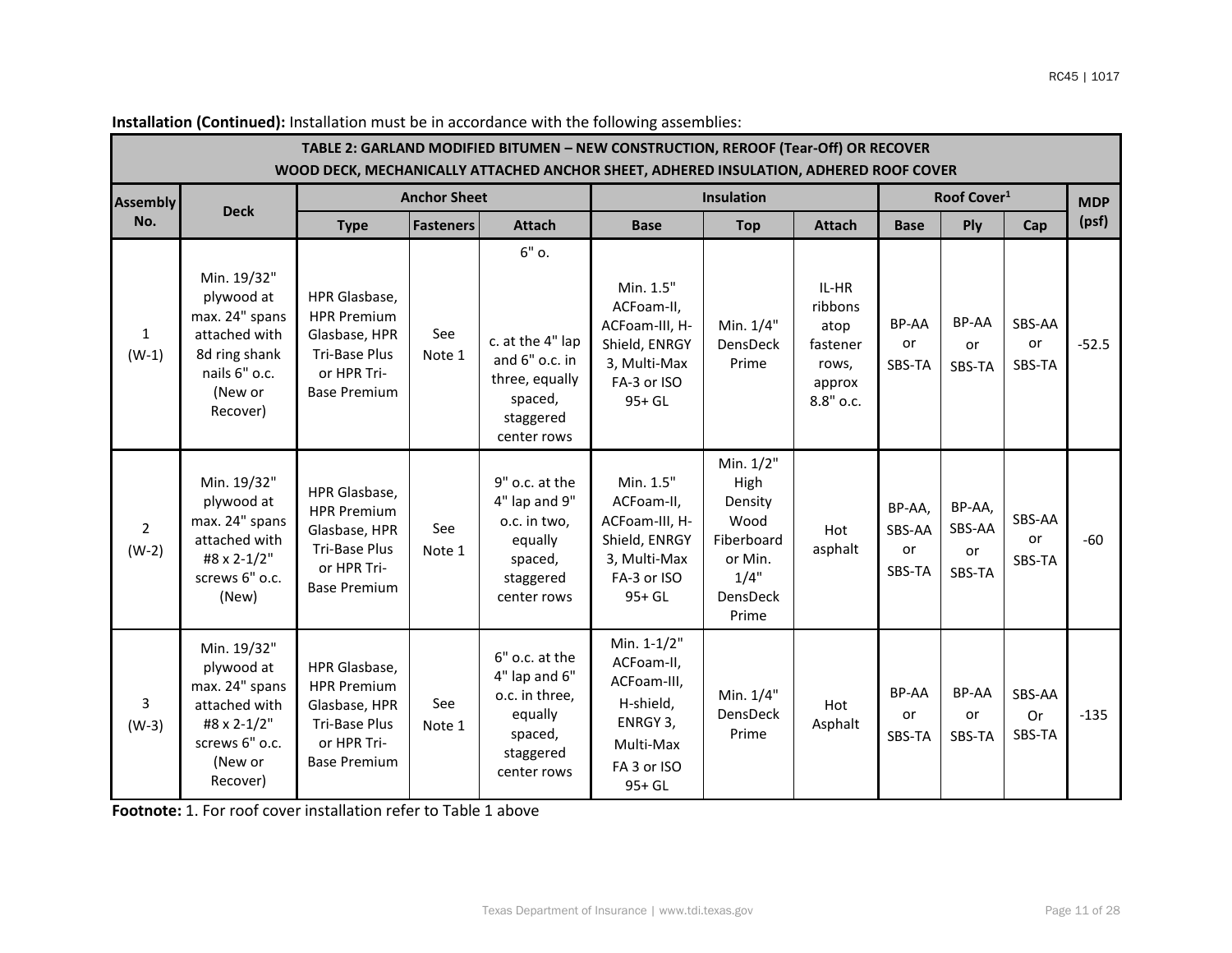|                             |                                                                                                                                                                                                                                 | TABLE 2 (CONTINUED): GARLAND MODIFIED BITUMEN - NEW CONSTRUCTION, REROOF (Tear-Off) OR RECOVER<br>CEMENTITIOUS DECK, MECHANICALLY ATTACHED ANCHOR SHEET, ADHERED INSULATION, ADHERED ROOF COVER |                                                                   |                                                                                                          |                                                                                                       |                                       |                |                       |                         |                        |            |
|-----------------------------|---------------------------------------------------------------------------------------------------------------------------------------------------------------------------------------------------------------------------------|-------------------------------------------------------------------------------------------------------------------------------------------------------------------------------------------------|-------------------------------------------------------------------|----------------------------------------------------------------------------------------------------------|-------------------------------------------------------------------------------------------------------|---------------------------------------|----------------|-----------------------|-------------------------|------------------------|------------|
| <b>Assembly</b>             | <b>Deck</b>                                                                                                                                                                                                                     | <b>Anchor Sheet</b>                                                                                                                                                                             |                                                                   |                                                                                                          |                                                                                                       | <b>Insulation</b>                     |                |                       | Roof Cover <sup>1</sup> |                        | <b>MDP</b> |
| No.                         |                                                                                                                                                                                                                                 | <b>Type</b>                                                                                                                                                                                     | <b>Fasteners</b>                                                  | <b>Attach</b>                                                                                            | <b>Base</b>                                                                                           | Top                                   | <b>Attach</b>  | <b>Base</b>           | <b>Ply</b>              | Cap                    | (psf)      |
| $\overline{4}$<br>$(CWF-1)$ | Cementitious<br>Wood Fiber deck<br>consisting of 2"<br>thick Tectum<br>planks secured<br>to supports at<br>24" max. o.c.<br>spacing with<br>2"barbed plates<br>and $#15$<br>fasteners, spaced<br>at 24" o.c. at<br>each support | HPR Glasbase,<br><b>HPR Premium</b><br>GlasBase, HPR<br>Tri-Base Plus or<br><b>HPR Tri-Base</b><br>Premium                                                                                      | Trufast<br>Twin<br>Loc-<br>Nails<br>Min.<br>1.8"<br>embed<br>ment | 6" o.c. in 4"<br>wide lap<br>and $6"o.c.$<br>in three<br>equally<br>spaced<br>staggered<br>rows in field | Min. 1.5"<br>ACFoam-II,<br>ACFoam-III,<br>H-Shield,<br>ENRGY 3,<br>Multi-Max<br>FA-3 or<br>ISO 95+ GL | Min. 1/4"<br><b>DensDeck</b><br>Prime | Hot<br>Asphalt | BP-AA<br>or<br>SBS-TA | BP-AA<br>or<br>SBS-TA   | SBS-AA<br>or<br>SBS-TA | $-135$     |

**Footnote: 1.** For roof cover installation refer to Table 1 above.

|                 |                                     |             |                                                                                                           |                | TABLE 2 (CONTINUED): GARLAND MODIFIED BITUMEN - NEW CONSTRUCTION OR REROOF (Tear-Off)<br><b>CONCRETE DECK, FULLY ADHERED INSULATION AND ROOF COVER</b> |                   |                       |                                         |                         |          |              |
|-----------------|-------------------------------------|-------------|-----------------------------------------------------------------------------------------------------------|----------------|--------------------------------------------------------------------------------------------------------------------------------------------------------|-------------------|-----------------------|-----------------------------------------|-------------------------|----------|--------------|
| <b>Assembly</b> |                                     |             | <b>Anchor Sheet</b>                                                                                       |                |                                                                                                                                                        | <b>Insulation</b> |                       |                                         | Roof Cover <sup>1</sup> |          | <b>MDP</b>   |
| No.             | <b>Deck</b>                         | <b>Type</b> | <b>Fasteners</b>                                                                                          | <b>Attach</b>  | <b>Base</b>                                                                                                                                            | Top               | <b>Attach</b>         | <b>Base</b>                             | <b>Ply</b>              | Cap      | (psf)        |
| 5<br>(C-1)      | Structural<br>Concrete Roof<br>Deck | ASTM D41    | Min. 1/2"<br>ACFoam-II,<br>ACFoam-III,<br>H-Shield,<br>ENRGY 3.<br>Multi-Max,<br>FA-3 or ISO<br>$95 + GL$ | Hot<br>Asphalt | Min. 1/2"<br><b>Structodeck</b><br><b>High Density</b><br>Fiberboard<br>Roof<br>Insulation or<br><b>DensDeck</b>                                       | Hot<br>Asphalt    | BP-AA<br>or<br>SBS-AA | (Optio<br>nal)<br>BP-AA<br>or<br>SBS-AA | SBS-AA<br>or<br>SBS-TA  | $-157.5$ | 5<br>$(C-1)$ |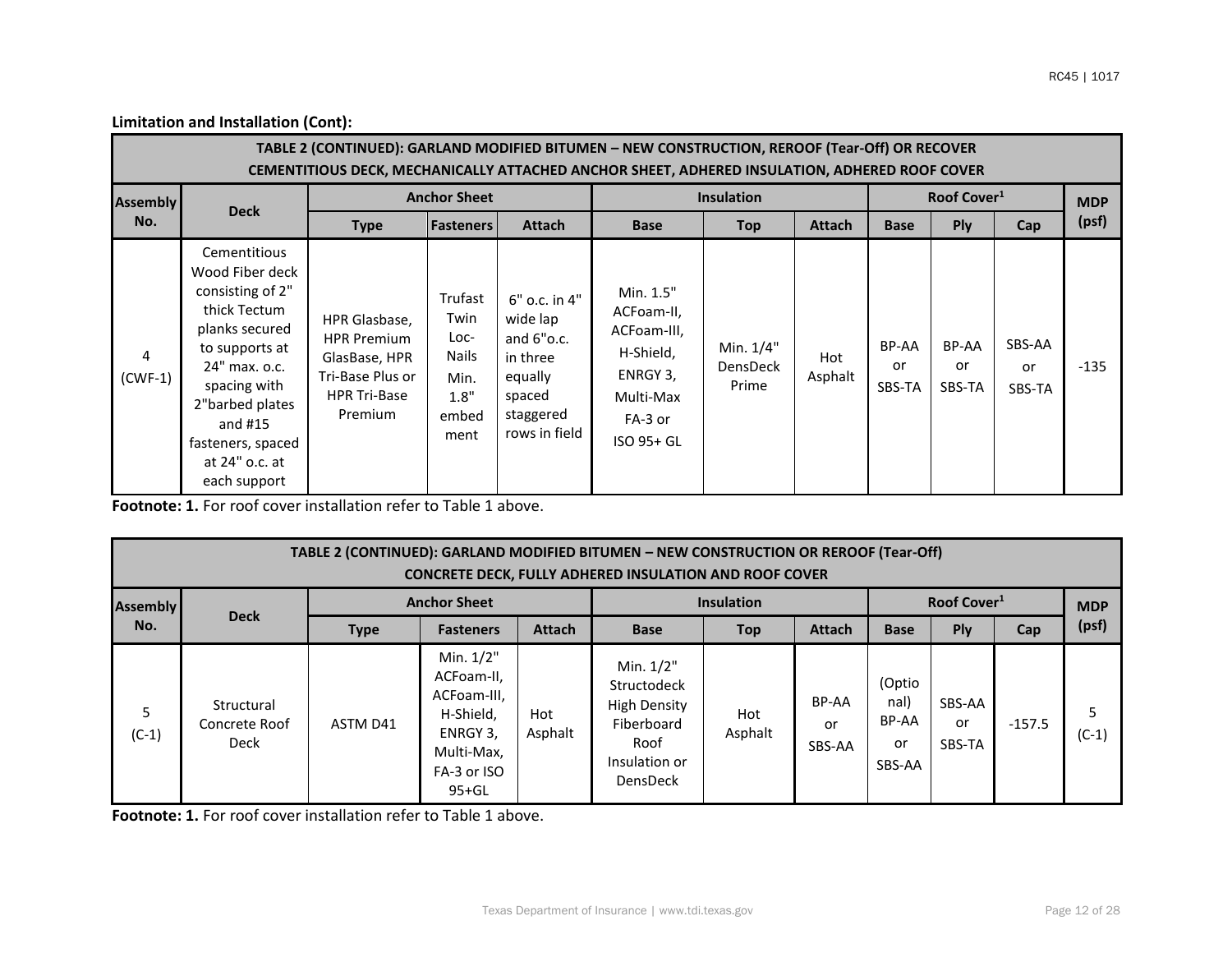|                           |                                            |               |                                                                                                      |                   | TABLE 2 (CONTINUED): GARLAND MODIFIED BITUMEN - NEW CONSTRUCTION OR REROOF (Tear-Off)<br><b>CONCRETE DECK, FULLY ADHERED INSULATION AND ROOF COVER</b> |                   |                              |                                    |                        |          |
|---------------------------|--------------------------------------------|---------------|------------------------------------------------------------------------------------------------------|-------------------|--------------------------------------------------------------------------------------------------------------------------------------------------------|-------------------|------------------------------|------------------------------------|------------------------|----------|
| <b>Assembly</b>           |                                            |               | <b>Base Insulation Sheet</b>                                                                         |                   | <b>Top Insulation Layer</b>                                                                                                                            |                   | Roof Cover <sup>1</sup>      |                                    | <b>MDP</b>             |          |
| No.                       | <b>Deck</b>                                | <b>Primer</b> | <b>Type</b>                                                                                          | <b>Attach</b>     | <b>Base</b>                                                                                                                                            | <b>Attach</b>     | <b>Base</b>                  | Ply                                | Cap                    | (psf)    |
| 6<br>$(C-2)$              | Structural<br>Concrete<br>Roof Deck        | ASTM D41      | Min. 1-1/2" H<br>Shield                                                                              | Hot<br>Asphalt    | Min. 1/4"<br><b>SECRUOCK Gypsum</b><br>Fiber Roof Board                                                                                                | Hot<br>Asphalt    | BP-AA or<br>SBS-AA           | (Optional)<br>BP-AA or<br>SBS-AA   | SBS-AA<br>or<br>SBS-TA | $-375$   |
| $\overline{7}$<br>$(C-3)$ | Structural<br>Concrete<br>Roof Deck        | None          | Min. 1-1/2"<br>ACFoam-II,<br>ACFoam-III,<br>H-Shield, ENRGY3,<br>Multi-Max<br>FA-3 or<br>ISO 95+ GL  | IL-HR             | Min. 1/2"<br>Structodek High<br>Density Fiberboard<br>Roof Insulation                                                                                  | IL-HR             | BP-AA<br><b>or</b><br>SBS-AA | (Optional)<br>BP-AA or<br>SBS-AA   | SBS-AA<br>or<br>SBS-TA | $-127.5$ |
| 8<br>$(C-4)$              | Structural<br>Concrete<br>Roof Deck        | None          | Min. 2" ACFoam-<br>II, ACFoam-III,<br>H-Shield, ENRGY 3<br>or ISO 95+ GL                             | IL-HR             | Min. 1/4"<br><b>SECRUOCK Gypsum</b><br>Fiber Roof Board                                                                                                | IL-HR             | BP-AA or<br>SBS-AA           | (Optional)<br>BP-AA or<br>SBS-AA   | SBS-AA<br>or<br>SBS-TA | $-225$   |
| 9<br>$(C-5)$              | Structural<br>Concrete<br><b>Roof Deck</b> | None          | Min. 1-1/2"<br>H-Shield,                                                                             | IL-HR, 6"<br>O.C. | Min. 1/4"<br><b>SECRUOCK Gypsum</b><br>Fiber Roof Board                                                                                                | IL-HR, 6"<br>o.c. | BP-AA or<br>SBS-AA           | (Optional)<br>BP-AA or<br>SBS-AA   | SBS-AA<br>or<br>SBS-TA | $-290$   |
| 10<br>$(C-6)$             | Structural<br>Concrete<br>Roof Deck        | None          | Min. 1-1/2"<br>ACFoam-II,<br>ACFoam-III,<br>H-Shield, ENRGY<br>3, Multi-Max<br>FA-3 or ISO 95+<br>GL | IL-HR             | Min. 1/2"<br>Structodek High<br>Density Fiberboard<br>Roof Insulation                                                                                  | IL-HR             | BP-CA1 or<br>SBS-CA1         | (Optional)<br>BP-CA1 or<br>SBS-CA1 | SBS-CA1                | $-127.5$ |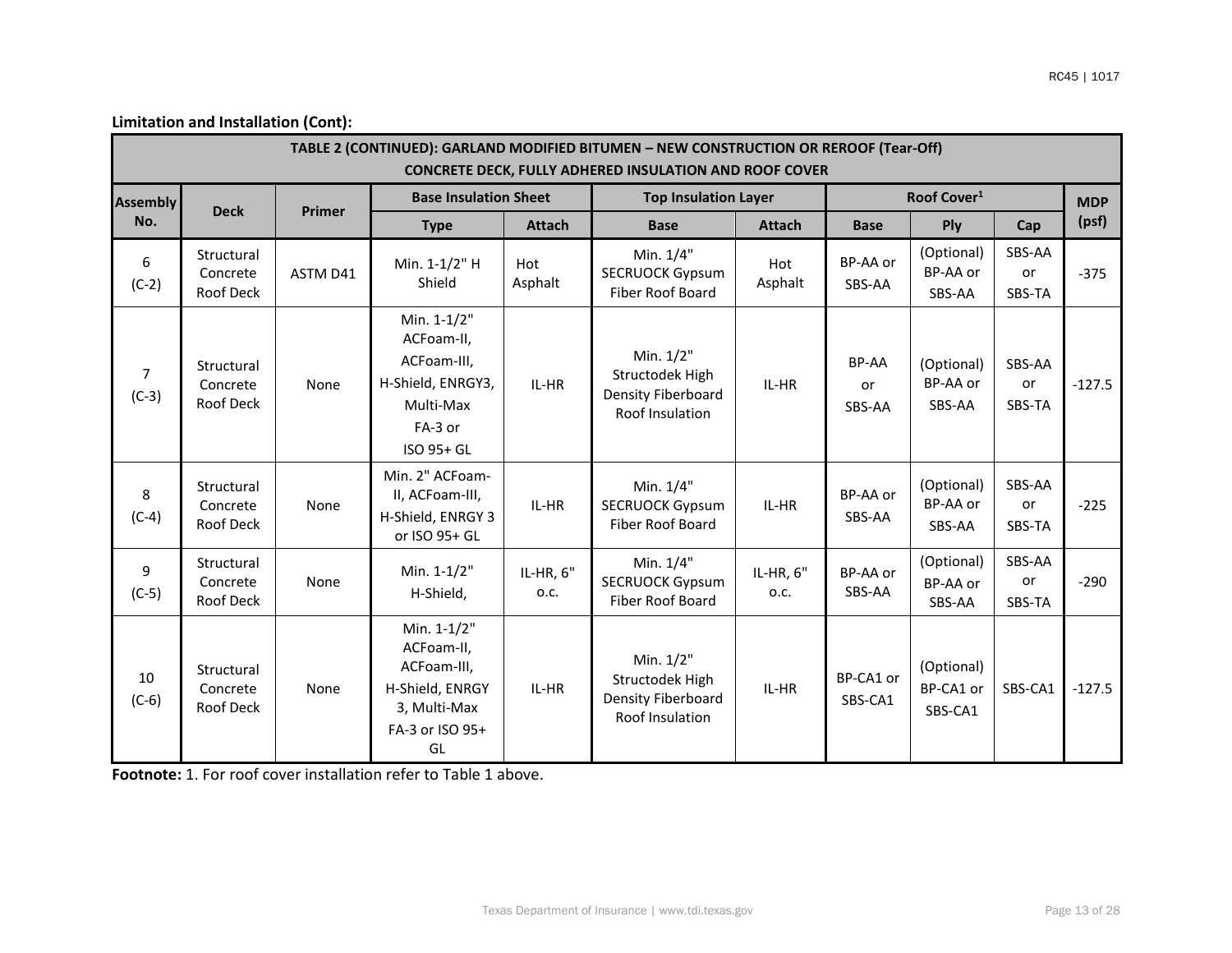|                 |                                            |               |                                                                                                         |                | TABLE 2 (CONTINUED): GARLAND MODIFIED BITUMEN - NEW CONSTRUCTION OR REROOF (Tear-Off)<br><b>CONCRETE DECK, FULLY ADHERED INSULATION AND ROOF COVER</b> |                         |                         |                                    |         |          |
|-----------------|--------------------------------------------|---------------|---------------------------------------------------------------------------------------------------------|----------------|--------------------------------------------------------------------------------------------------------------------------------------------------------|-------------------------|-------------------------|------------------------------------|---------|----------|
| <b>Assembly</b> | <b>Deck</b>                                | <b>Primer</b> | <b>Base Insulation Layer</b>                                                                            |                | <b>Top Insulation Layer</b>                                                                                                                            | Roof Cover <sup>1</sup> | <b>MDP</b>              |                                    |         |          |
| No.             |                                            |               | <b>Type</b>                                                                                             | <b>Attach</b>  | <b>Base</b>                                                                                                                                            | <b>Attach</b>           | <b>Base</b>             | <b>Ply</b>                         | Cap     | (psf)    |
| 11<br>$(C-7)$   | Structural<br>Concrete<br>Roof Deck        | None          | Min. 1-1/2"<br>ACFoam-II,<br>ACFoam-III,<br>H-Shield,<br>ENRGY 3,<br>Multi-Max<br>FA-3 or ISO<br>95+ GL | IL-HR          | Min. 1/4" DensDeck<br>or DensDeck Prime                                                                                                                | IL-HR                   | BP-CA1<br>or<br>SBS-CA1 | (Optional)<br>BP-CA1 or<br>SBS-CA1 | SBS-CA1 | $-142.5$ |
| 12<br>$(C-8)$   | Structural<br>Concrete<br><b>Roof Deck</b> | None          | Min. 2"<br>ACFoam-II,<br>ACFoam-III, H-<br>Shield, ENRGY<br>3 or ISO 95+<br>GL                          | IL-HR          | Min. 1/4"<br><b>SECRUOCK</b><br>Gypsum-Fiber Roof<br><b>Board</b>                                                                                      | IL-HR                   | SBS-CA2                 | (Optional)<br>SBS-CA2              | SBS-CA2 | $-225$   |
| 13<br>$(C-9)$   | Structural<br>Concrete<br>Roof Deck        | None          | Min. 2"<br>HyTherm AP,<br>ENRGY 3,<br>Multi-Max<br>FA-3 or ISO<br>$95+GL$                               | IL-HR, 8" o.c. | Min. 1/2"<br><b>SECUROCK</b><br>Gypsum-Fiber Roof<br>Board                                                                                             | IL-HR, 8" o.c.          | SBS-CA2                 | (Optional)<br>SBS-CA2              | SBS-CA2 | $-262.5$ |
| 14<br>$(C-10)$  | Structural<br>Concrete<br>Roof Deck        | None          | Min. 1-1/2"<br>H-Shield                                                                                 | IL-HR, 6" o.c. | Min. 1/4"<br><b>SECRUOCK</b><br>Gypsum-Fiber Roof<br>Board                                                                                             | IL-HR, 6" o.c.          | SBS-CA2                 | (Optional)<br>SBS-CA2              | SBS-CA2 | $-290$   |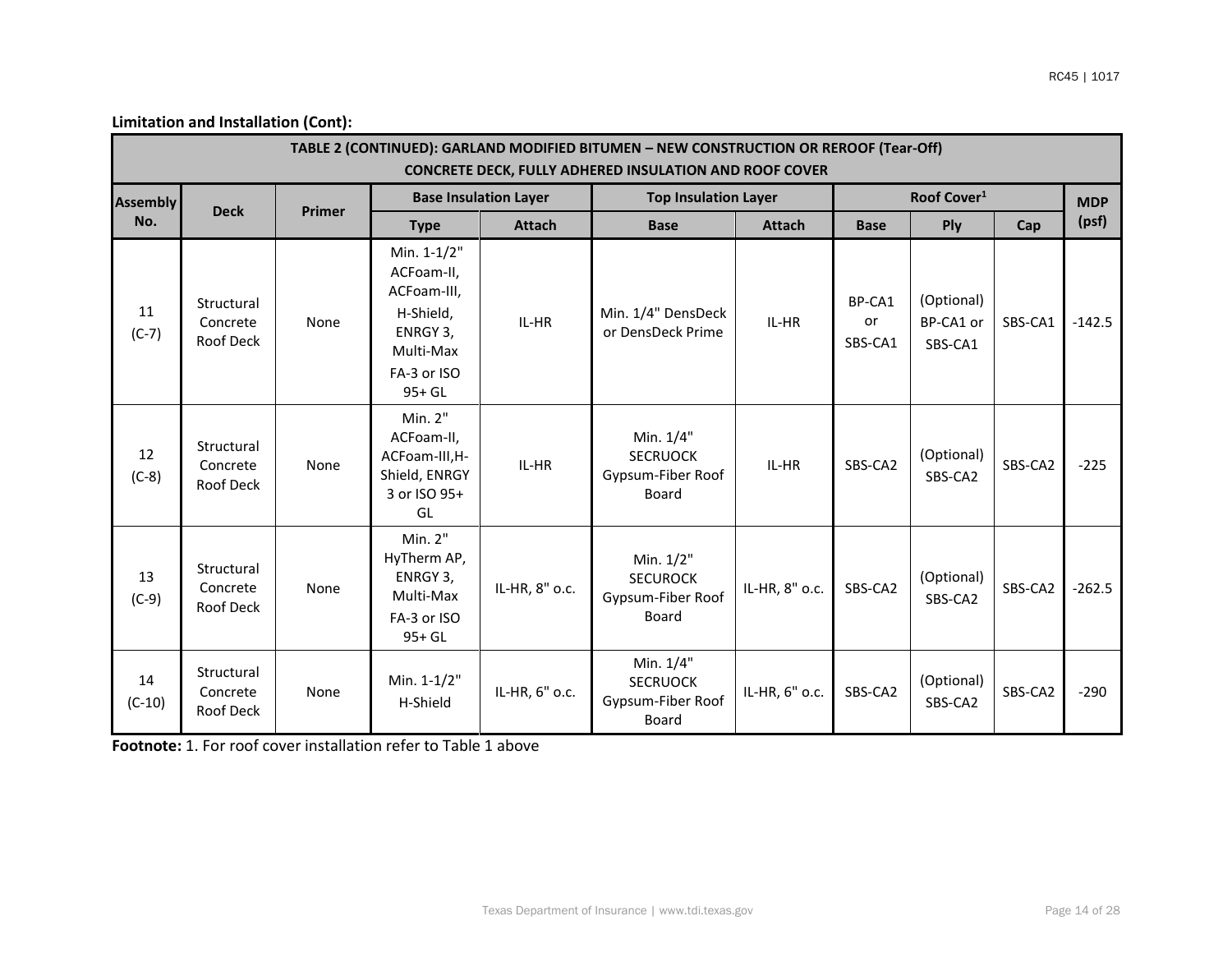|                 |                                     |               |                                                                                                           |                | TABLE 2 (CONTINUED): GARLAND MODIFIED BITUMEN - NEW CONSTRUCTION OR REROOF (Tear-Off)<br><b>CONCRETE DECK, FULLY ADHERED INSULATION AND ROOF COVER</b> |                |                         |                       |                         |          |
|-----------------|-------------------------------------|---------------|-----------------------------------------------------------------------------------------------------------|----------------|--------------------------------------------------------------------------------------------------------------------------------------------------------|----------------|-------------------------|-----------------------|-------------------------|----------|
| <b>Assembly</b> | <b>Deck</b>                         | <b>Primer</b> | <b>Base Insulation Layer</b>                                                                              |                | <b>Top Insulation Layer</b>                                                                                                                            |                | Roof Cover <sup>1</sup> |                       | <b>MDP</b>              |          |
| No.             |                                     |               | <b>Attach</b><br><b>Type</b>                                                                              |                | Attach<br><b>Base</b>                                                                                                                                  |                | <b>Base</b>             | Ply                   | Cap                     | (psf)    |
| 15<br>$(C-11)$  | Structural<br>Concrete<br>Roof Deck | None          | Min. 1/4"<br><b>SECUROCK</b><br>Gypsum-Fiber<br>Roof Board                                                | IL-HR, 3" o.c. | None                                                                                                                                                   | N/A            | SBS-CA2                 | (Optional)<br>SBS-CA2 | SBS-<br>CA <sub>2</sub> | $-452.5$ |
| 16<br>$(C-12)$  | Structural<br>Concrete<br>Roof Deck | None          | Min. 1-1/2"<br>H-Shield                                                                                   | IL-HR, 6" o.c. | Min. 1/4"<br><b>SECRUOCK</b><br>Gypsum-Fiber Roof<br>Board primed with<br>ASTM D41 primer                                                              | IL-HR, 6" o.c. | SBS-SA                  | (Optional)<br>SBS-SA  | SBS-SA                  | $-127.5$ |
| 17<br>$(C-13)$  | Structural<br>Concrete<br>Roof Deck | None          | Min. 1-1/2"<br>ACFoam-II,<br>ACFoam-III,<br>HyTherm AP,<br>ENRGY 3,<br>ENRGY 3 25 PSI<br>or<br>ISO 95+ GL | IL-HR, 8" o.c. | Min. 1/2"<br><b>SECUROCK</b><br>Gypsum-Fiber Roof<br>Board, DensDeck or<br>DensDeck Prime<br>primed with ASTM<br>D41 primer                            | IL-HR, 8" o.c. | SBS-SA                  | (Optional)<br>SBS-SA  | SBS-SA                  | $-202.5$ |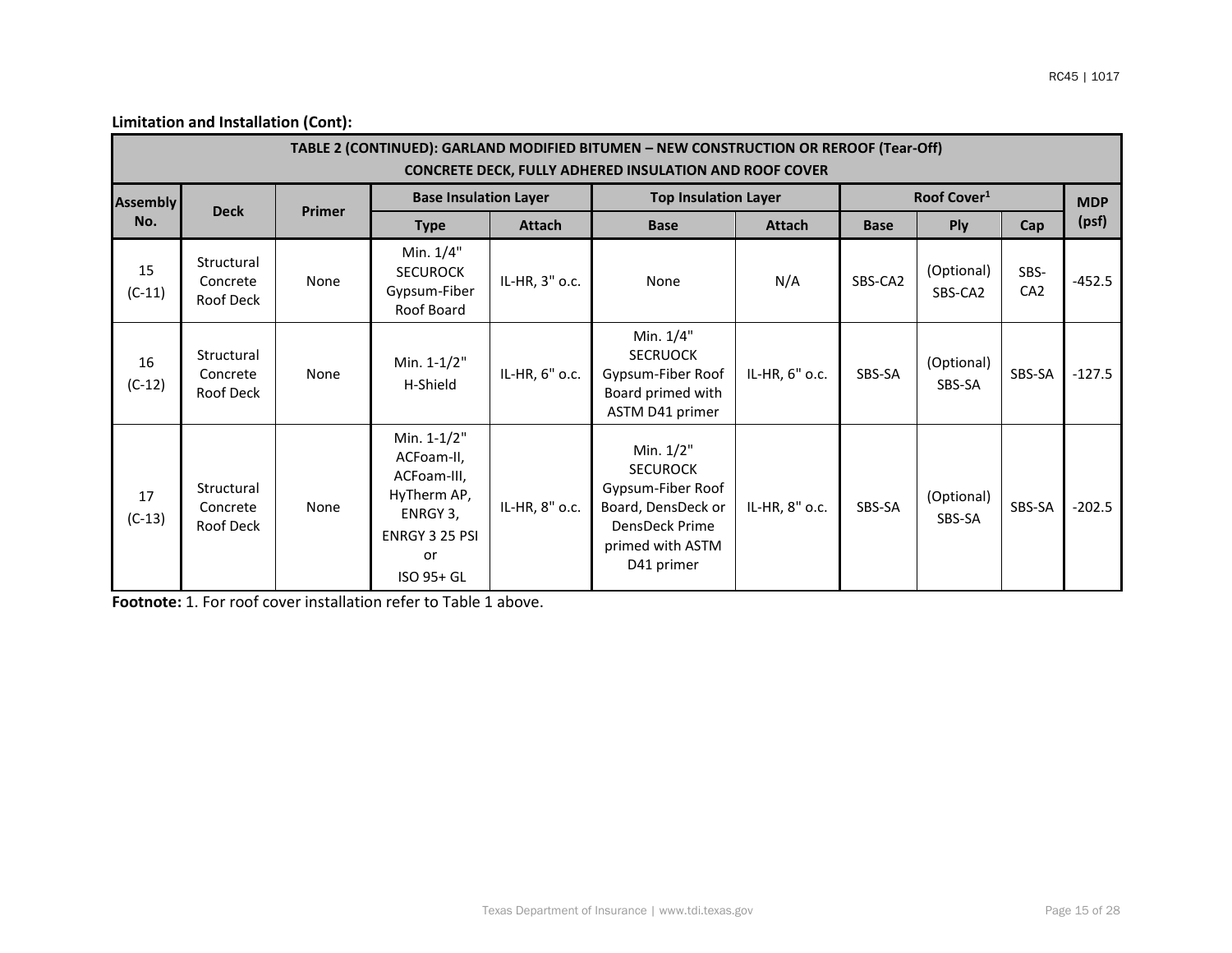| TABLE 2 (CONTINUED): GARLAND MODIFIED BITUMEN - NEW CONSTRUCTION OR REROOF (Tear-Off)<br><b>CONCRETE DECK, FULLY ADHERED TEMP ROOF, INSULATION, AND ROOF COVER</b> |                                     |               |                                                                 |                                                                                                      |                   |                                                                       |               |                         |                                       |         |          |  |  |
|--------------------------------------------------------------------------------------------------------------------------------------------------------------------|-------------------------------------|---------------|-----------------------------------------------------------------|------------------------------------------------------------------------------------------------------|-------------------|-----------------------------------------------------------------------|---------------|-------------------------|---------------------------------------|---------|----------|--|--|
| <b>Assembly</b>                                                                                                                                                    | <b>Deck</b>                         | <b>Primer</b> | <b>Temp</b>                                                     | <b>Base Insulation Layer</b>                                                                         |                   | <b>Top Insulation Layer</b>                                           |               |                         | Roof Cover <sup>1</sup>               |         |          |  |  |
| No.                                                                                                                                                                |                                     |               | <b>Roof</b>                                                     | <b>Type</b>                                                                                          | Attach            | <b>Base</b>                                                           | <b>Attach</b> | <b>Base</b>             | <b>Ply</b>                            | Cap     | (psf)    |  |  |
| 18<br>$(C-14)$                                                                                                                                                     | Structural<br>Concrete<br>Roof Deck | D41           | <b>HPR</b><br>Torch<br>Base                                     | Min. 1-1/2"<br>ENRGY 3 or ISO<br>$95+GL$                                                             | IL-HR,<br>9" o.c. | Min. 1/4"<br><b>SECUROCK</b><br>Gypsum-Fiber Roof<br>Board            | IL-HR         | SBS-TA                  | (Optional)<br>SBS-TA                  | SBS-TA  | $-220$   |  |  |
| 19<br>$(C-15)$                                                                                                                                                     | Structural<br>Concrete<br>Roof Deck | D41           | Two<br>plies<br><b>HPR</b><br>Glas<br>Felt in<br>hot<br>ashpalt | Min. 1-1/2"<br>ACFoam-II,<br>ACFoam-III,<br>H-Shield,<br>ENRGY 3,<br>Multi-Max FA-3 or<br>ISO 95+ GL | IL-HR             | Min. 1/2"<br>Structodek High<br>Density Fiberboard<br>Roof Insulation | IL-HR         | BP-CA1<br>or<br>SBS-CA1 | (Optional)<br>BP-CA1<br>or<br>SBS-CA1 | SBS-CA1 | $-127.5$ |  |  |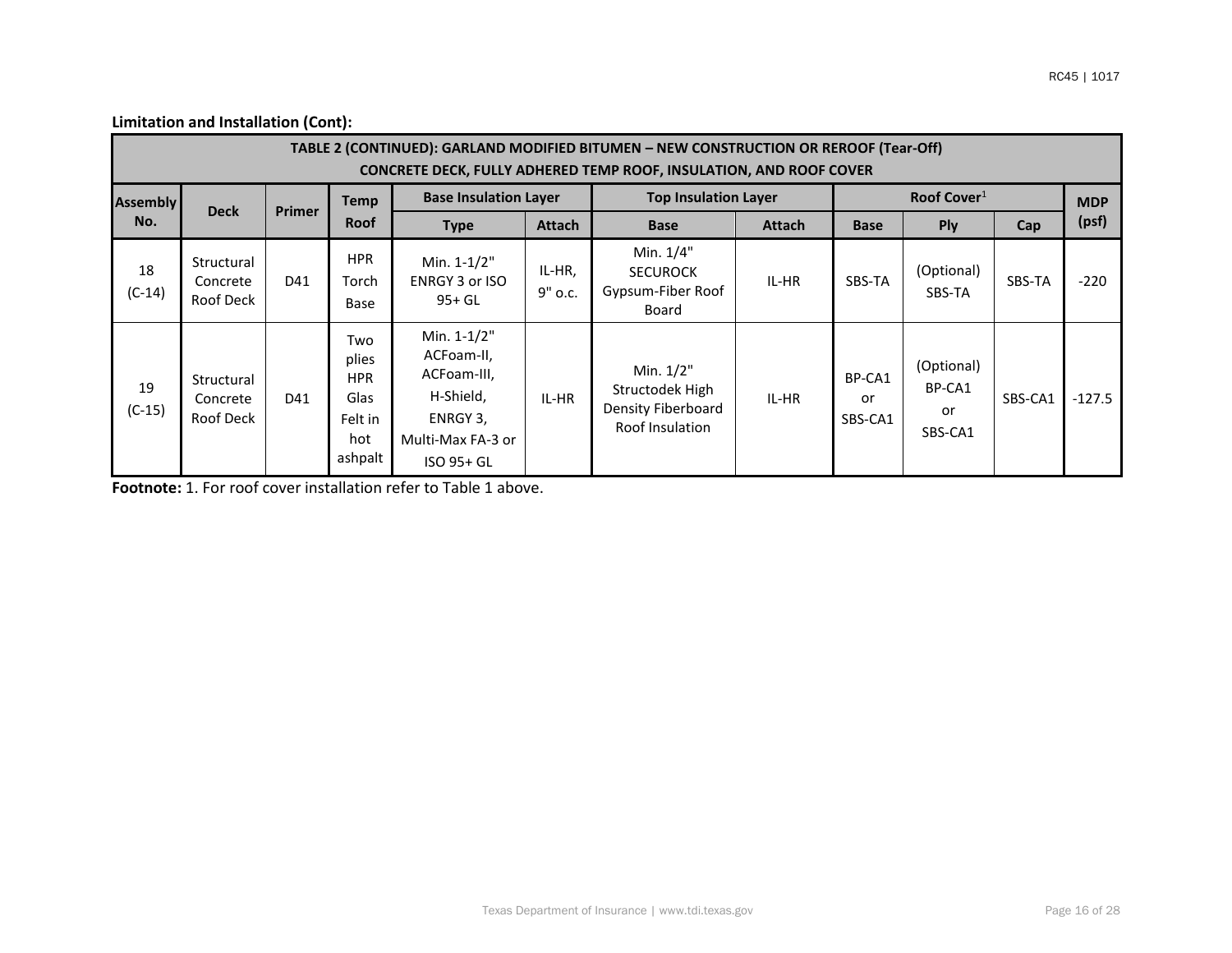|                 | TABLE 2 (CONTINUED): GARLAND MODIFIED BITUMEN - NEW CONSTRUCTION OR REROOF (Tear-Off)<br>LIGHT WEIGHT CONCRETE DECK, FULLY ADHERED INSULATION AND ROOF COVER |                                                                                                                                                     |                                                                                         |                   |                             |               |                       |                                     |                        |            |  |  |
|-----------------|--------------------------------------------------------------------------------------------------------------------------------------------------------------|-----------------------------------------------------------------------------------------------------------------------------------------------------|-----------------------------------------------------------------------------------------|-------------------|-----------------------------|---------------|-----------------------|-------------------------------------|------------------------|------------|--|--|
| <b>Assembly</b> |                                                                                                                                                              |                                                                                                                                                     | <b>Base Insulation Layer</b>                                                            |                   | <b>Top Insulation Layer</b> |               |                       | Roof Cover <sup>1</sup>             |                        | <b>MDP</b> |  |  |
| No.             | <b>Deck</b>                                                                                                                                                  | <b>Light Weight Concrete</b>                                                                                                                        | <b>Type</b>                                                                             | <b>Attach</b>     | <b>Base</b>                 | <b>Attach</b> | <b>Base</b>           | Ply                                 | Cap                    | (psf)      |  |  |
| 20<br>$(LWC-1)$ | Lightweight<br>Concrete<br>over<br>Structural<br>Concrete                                                                                                    | CelcoreMF with Celcore<br>HS Adnixture 38-42 pcf<br>wet density<br>Min.<br>$F_c = 350$ psi<br>with<br>Celcore PVA curing<br>compound at 0.5 gal/sq. | Min. 1/4"<br><b>SECUROCK</b><br>Gypsum-Fiber<br>Roof Board                              | IL-HR,<br>6" o.c. | None                        | N/A           | BP-AA<br>or<br>SBS-AA | (Optional)<br>BP-AA<br>or<br>SBS-AA | SBS-AA<br>or<br>SBS-TA | $-262.5$   |  |  |
| 21<br>$(LWC-2)$ | Lightweight<br>Concrete<br>over<br>Structural<br>Concrete                                                                                                    | CelcoreMF with Celcore<br>HS Admixture 38-42 pcf<br>wet density<br>Min.<br>$F_c = 350$ psi<br>with<br>Celcore PVA curing<br>compound at 0.5 gal/sq. | Min. 1/4"<br><b>SECUROCK</b><br>Gypsum-Fiber<br>Roof Board                              | IL-HR,<br>6" o.c. | None                        | N/A           | SBS-CA2               | (Optional)<br>SBS-CA2               | SBS-CA2                | $-262.5$   |  |  |
| 22<br>$(LWC-3)$ | Lightweight<br>Concrete<br>over<br>Structural<br>Concrete                                                                                                    | CelcoreMF with Celcore<br>HS Admixture 38-42 pcf<br>wet density<br>Min.<br>$F_c = 350$ psi<br>with<br>Celcore PVA curing<br>compound at 0.5 gal/sq. | Min. 1/4"<br><b>SECUROCK</b><br>Gypsum-Fiber<br>Roof Board<br>primed with D41<br>primer | IL-HR,<br>6" o.c. | None                        | N/A           | SBS-SA                | (Optional)<br>SBS-SA                | SBS-SA                 | $-92.5$    |  |  |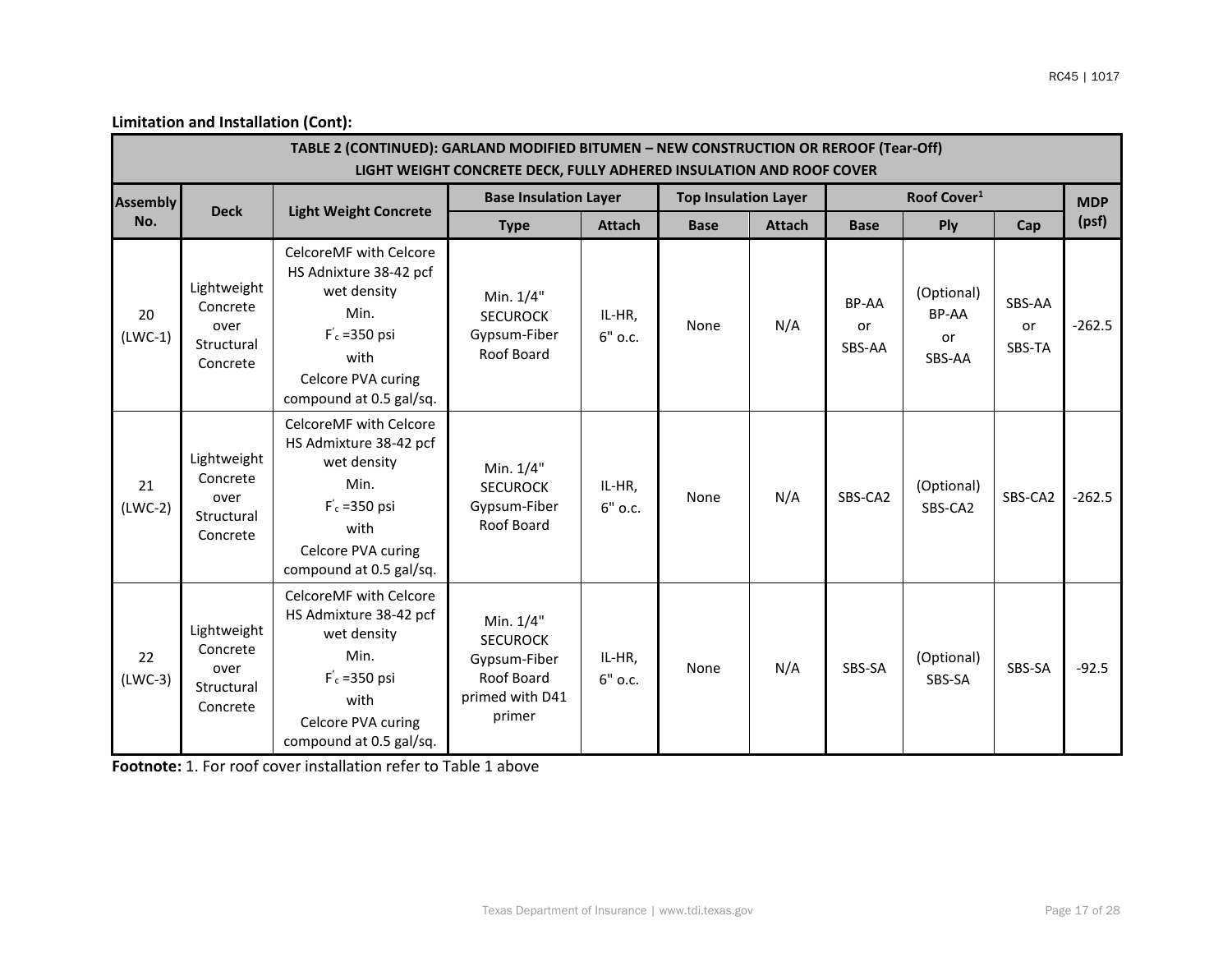| TABLE 3: GARLAND MODIFIED BITUMEN - NEW CONSTRUCTION, REROOF (Tear-Off) OR RECOVER<br>STEEL DECK, MECHANICALLY ATTACHED BASE INSULATION, ADHERED TOP INSULATION, ADHERED ROOF COVER |                                                       |                                                                                         |                              |                                              |                                                                                                                           |                                                                                  |                                   |                                                 |                               |                     |  |  |
|-------------------------------------------------------------------------------------------------------------------------------------------------------------------------------------|-------------------------------------------------------|-----------------------------------------------------------------------------------------|------------------------------|----------------------------------------------|---------------------------------------------------------------------------------------------------------------------------|----------------------------------------------------------------------------------|-----------------------------------|-------------------------------------------------|-------------------------------|---------------------|--|--|
|                                                                                                                                                                                     |                                                       |                                                                                         | <b>Base Insulation Layer</b> |                                              |                                                                                                                           | <b>Top Insulation Layer</b>                                                      |                                   | Roof Cover <sup>1</sup>                         |                               |                     |  |  |
| <b>Assembly</b><br>No.                                                                                                                                                              | <b>Deck</b>                                           | <b>Type</b>                                                                             | <b>Fasteners</b>             | <b>Attach</b>                                | <b>Base</b>                                                                                                               | <b>Top</b><br><b>Attach</b>                                                      | <b>Base</b>                       | Ply                                             | Cap                           | <b>MDP</b><br>(psf) |  |  |
| 23<br>$(S-1)$                                                                                                                                                                       | Min. 22 ga.<br>Type B, Grade<br>33 ksi Steel<br>(New) | Min. 2"<br>ACFoam-II,<br>ACFoam-III, ISO<br>95+ GL,<br>ENRGY 3, or<br>ENRGY 3 25 PSI    | See<br>Note 1                | $\mathbf{1}$<br>fastener<br>per 2 sq.<br>ft. | (Optional) Min.<br>1/2" Structodek<br><b>High Density</b><br>Fiberboard Roof<br>Insulation                                | Insta Stik<br>Quick Set<br>Insulation<br>Adhesive, 3/4"-1"<br>beads,<br>12" o.c. | BP-CA1<br>or<br>SBS-CA1           | (Optional)<br>BP-CA1 or SBS-<br>CA <sub>1</sub> | SBS-<br>CA1 or<br>SBS-<br>CA1 | $-45$               |  |  |
| 24<br>$(S-2)$                                                                                                                                                                       | Min. 22 ga.<br>Type B, Grade<br>33 ksi Steel<br>(New) | Min. 1.8"<br>ACFoam-II,<br>ACFoam-III,<br>ISO 95+ GL<br><sub>or</sub><br><b>ENRGY 3</b> | See<br>Note 1                | $\mathbf{1}$<br>Fastener<br>per 3 sq.<br>ft. | Min. 1/2"<br>Structodek High<br>Density<br>Fiberboard Roof<br>Insulation or<br>min. 1/4"<br>DensDeck or<br>DensDeck Prime | Hot asphalt                                                                      | BP-AA<br>or<br>SBS-AA             | (Optional)<br>BP-AA or<br>SBS-AA                | SBS-AA                        | $-45$               |  |  |
| 25<br>$(S-3)$                                                                                                                                                                       | Min. 22 ga.<br>Type B, Grade<br>33 ksi Steel<br>(New) | Min. 1-1/2"<br>ACFoam-II,<br>ACFoam-III. ISO<br>95+ GL or<br>H-Shield                   | See<br>Note 1                | $\mathbf{1}$<br>fastener<br>per 2 sq.<br>ft. | Min. 1/4"<br><b>SECUROCK</b><br>Gypsum-Fiber<br>Roof Board                                                                | IL-HR                                                                            | BP-SAA,<br>SBS-AA<br>or<br>SBS-TA | (Optional)<br>BP-AA, SBS-AA<br>or<br>SBS-TA     | SBS-AA<br>or<br>SBS-TA        | $-45$               |  |  |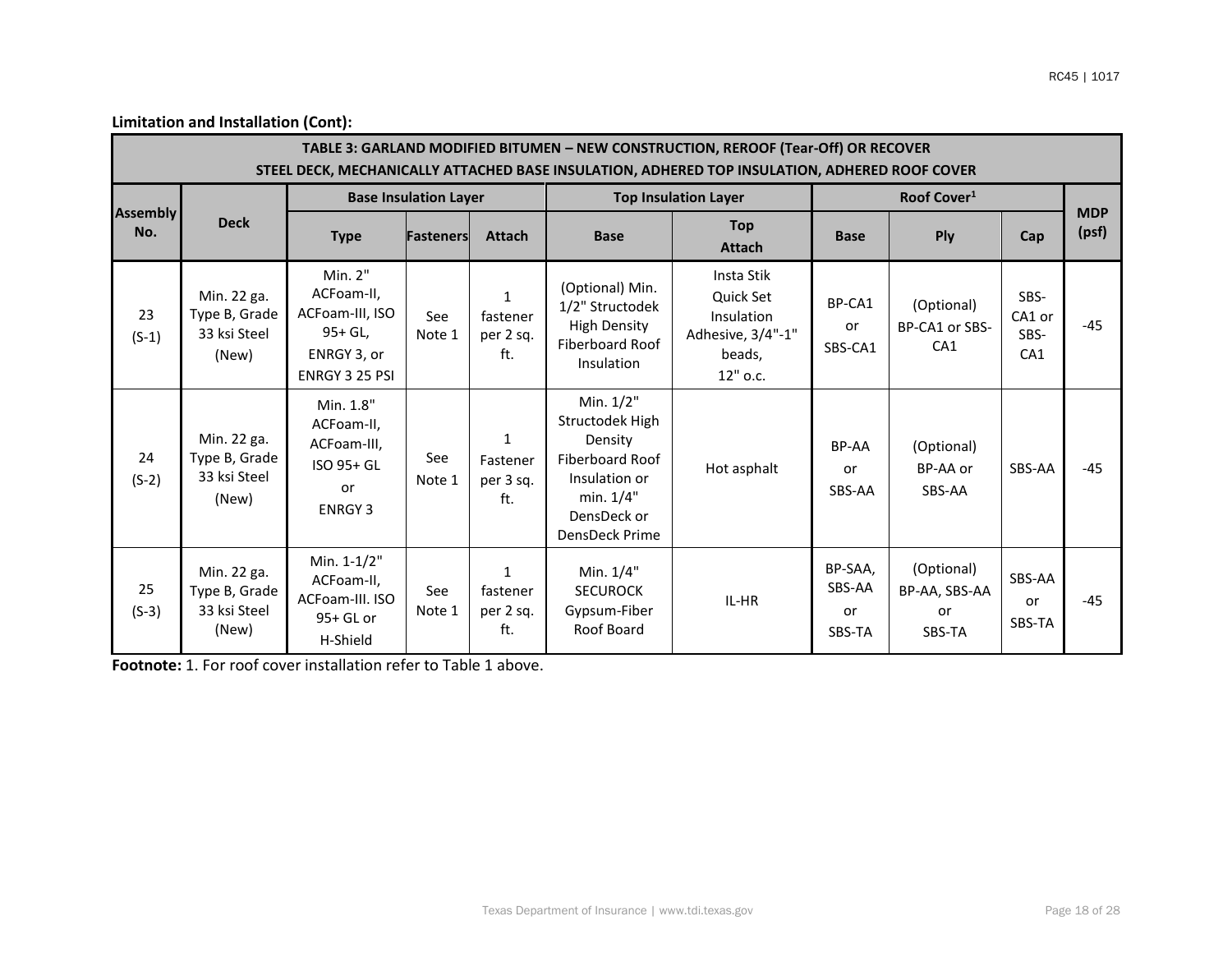$\sim$ 

**Limitation and Installation (Cont):**

| TABLE 3 (CONTINUED): GARLAND MODIFIED BITUMEN - NEW CONSTRUCTION, REROOF (Tear-Off) OR RECOVER<br>STEEL DECK, MECHANICALLY ATTACHED BASE INSULATION, ADHERED TOP INSULATION, ADHERED ROOF COVER |                                                       |                                                                                      |                                                                                         |                                                 |                                                                       |                             |                                   |                                                |                               |                     |  |
|-------------------------------------------------------------------------------------------------------------------------------------------------------------------------------------------------|-------------------------------------------------------|--------------------------------------------------------------------------------------|-----------------------------------------------------------------------------------------|-------------------------------------------------|-----------------------------------------------------------------------|-----------------------------|-----------------------------------|------------------------------------------------|-------------------------------|---------------------|--|
|                                                                                                                                                                                                 |                                                       |                                                                                      | <b>Base Insulation Layer</b>                                                            |                                                 | <b>Top Insulation Layer</b>                                           |                             |                                   | Roof Cover <sup>1</sup>                        |                               |                     |  |
| <b>Assembly</b><br>No.                                                                                                                                                                          | <b>Deck</b>                                           | <b>Type</b>                                                                          | <b>Fasteners</b>                                                                        | <b>Attach</b>                                   | <b>Base</b>                                                           | <b>Top</b><br><b>Attach</b> | <b>Base</b>                       | <b>Ply</b>                                     | Cap                           | <b>MDP</b><br>(psf) |  |
| 26<br>$(S-4)$                                                                                                                                                                                   | Min. 22 ga.<br>Type B, Grade<br>33 ksi Steel<br>(New) | Min. 2"<br>ACFoam-II,<br>ACFoam-III,<br>ISO 95+ GL,<br>ENRGY 3, or<br>ENRGY 3 25 PSI | See Note<br>1                                                                           | 1 fastener<br>per 1.6 sq.<br>ft.                | Min. 1/2"<br><b>SECUROCK Gypsum-</b><br><b>Fiber Roof Board</b>       | IL-HR                       | BP-AA,<br>SBS-AA,<br>or<br>SBS-TA | (Optional)<br>BP-AA,<br>SBS-AA, or<br>SBS-TCA1 | SBS-AA<br><b>or</b><br>SBS-TA | $-60$               |  |
| 27<br>$(S-5)$                                                                                                                                                                                   | Min. 22 ga.<br>Type B, Grade<br>33 ksi Steel<br>(New) | Min. 1-1/2"<br>ACFoam-II, or<br>ACFoam-III                                           | <b>OMG #12</b><br>Standard<br>Roofgrip<br>with OMG<br>3 in. Galv.<br><b>Steel Plate</b> | $\mathbf{1}$<br>Fastener<br>per 1.33 sq.<br>ft. | Min. 1/2"<br>Structodek High<br>Density Fiberboard<br>Roof Insulation | Hot<br>asphalt              | BP-AA<br>or<br>SBS-AA             | (Optional)<br>BP-AA or<br>SBS-AA               | SBS-AA<br><b>or</b><br>SBS-TA | $-82.5$             |  |
| 28<br>$(S-6)$                                                                                                                                                                                   | Min. 22 ga.<br>Type B, Grade<br>33 ksi Steel<br>(New) | Min. 1-1/2"<br>ACFoam-II<br><b>or</b><br>ACFoam-III                                  | <b>OMG#12</b><br>Standard<br>Roofgrip<br>with OMG<br>3 in. Galv.<br><b>Steel Plate</b>  | 1 fastener<br>per 1.33 sq.<br>ft.               | Min. 1/4" DensDeck<br>or DensDeck Prime                               | Hot<br>Asphalt              | <b>BP-AA</b><br>or<br>SBS-AA      | (Optional)<br>BP-AA or<br>SBS-AA               | SBS-AA<br><b>or</b><br>SBS-TA | $-82.5$             |  |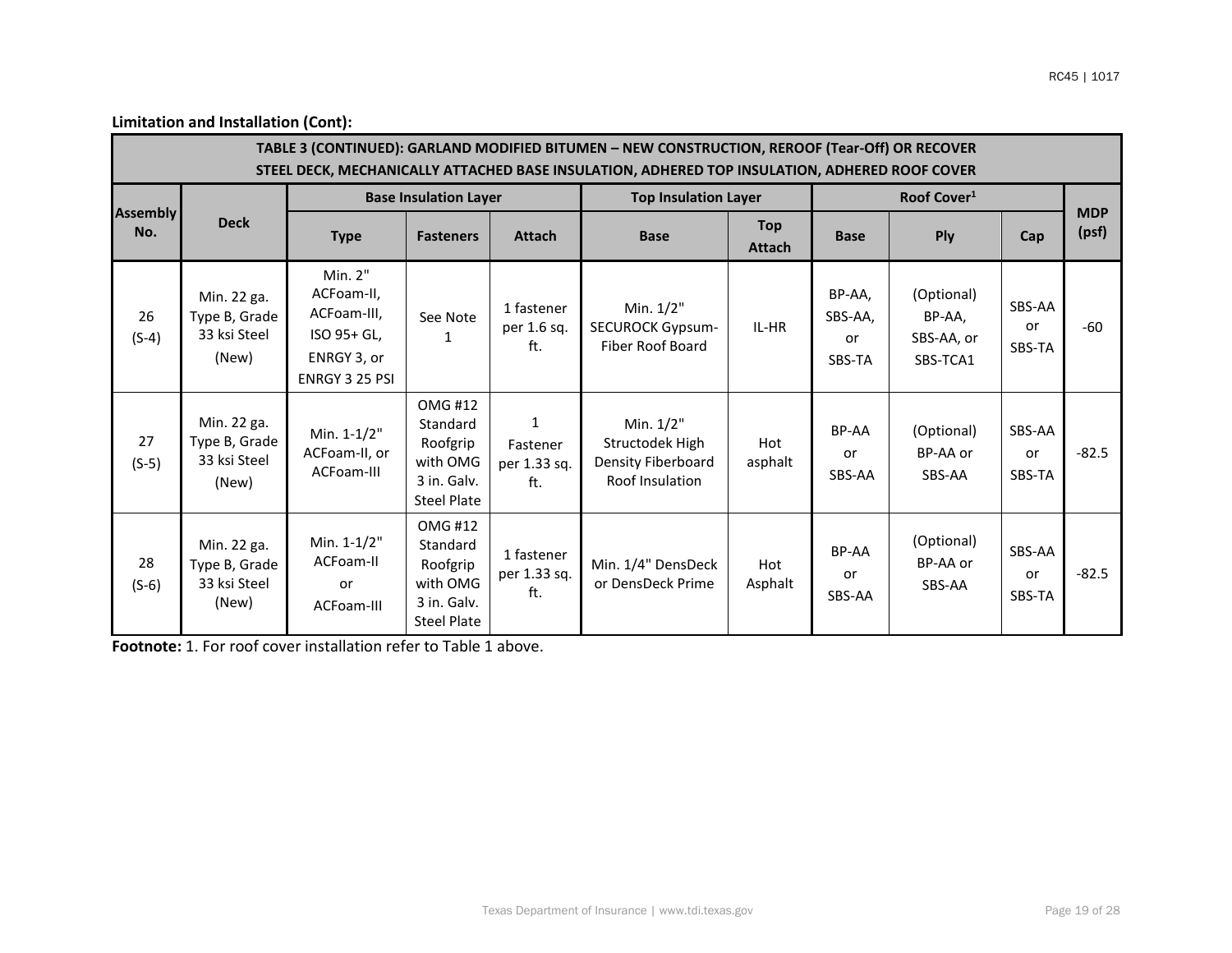|                        | TABLE 3 (CONTINUED): GARLAND MODIFIED BITUMEN - NEW CONSTRUCTION, REROOF (Tear-Off) OR RECOVER<br>STEEL DECK, MECHANICALLY ATTACHED BASE INSULATION, ADHERED TOP INSULATION, ADHERED ROOF COVER |                                                                                    |                              |                                           |                                                                                       |                             |                              |                         |                        |                     |  |  |
|------------------------|-------------------------------------------------------------------------------------------------------------------------------------------------------------------------------------------------|------------------------------------------------------------------------------------|------------------------------|-------------------------------------------|---------------------------------------------------------------------------------------|-----------------------------|------------------------------|-------------------------|------------------------|---------------------|--|--|
|                        |                                                                                                                                                                                                 |                                                                                    | <b>Base Insulation Layer</b> |                                           | <b>Top Insulation Layer</b>                                                           |                             |                              | Roof Cover <sup>1</sup> |                        |                     |  |  |
| <b>Assembly</b><br>No. | <b>Deck</b>                                                                                                                                                                                     | <b>Type</b>                                                                        | <b>Fasteners</b>             | <b>Attach</b>                             | <b>Base</b>                                                                           | <b>Top</b><br><b>Attach</b> | <b>Base</b>                  | <b>Ply</b>              | Cap                    | <b>MDP</b><br>(psf) |  |  |
| 29<br>$(S-7)$          | Min. 22 ga.<br>Type B, Grade<br>33 ksi Steel<br>(New or<br>Recover)                                                                                                                             | Min. 2"<br>ACFoam-II,<br>ACFoam-III,<br>H-Shield or<br>ISO 95+ GL                  | See Note                     | 1 fastener<br>per 1 sq. ft.               | Min. 1/4" DensDeck<br>Prime                                                           | IL-HR.<br>$6"$ o.c.         | BP-AA<br><b>or</b><br>SBS-TA | BP-AA,<br>or<br>SBS-TA  | SBS-AA<br>or<br>SBS-TA | $-112.5$            |  |  |
| 30<br>$(S-8)$          | Min. 22 ga.<br>Type B, Grade<br>33 ksi Steel<br>(New or<br>Recover)                                                                                                                             | Min. 2"<br>ACFoam-II,<br>ACFoam-III,<br>H-Shield, or<br>ISO 95+ GL                 | See Note<br>1                | $\mathbf{1}$<br>Fastener<br>per 1 sq. ft. | Min. 1/4"<br><b>DenseDeck Prime</b>                                                   | Hot<br>asphalt              | BP-AA                        | <b>BP-AA</b>            | SBS-AA<br>or<br>SBS-TA | $-142.5$            |  |  |
| 31<br>$(S-9)$          | Min. 22 ga.<br>Type B, Grade<br>33 ksi Steel<br>(New)                                                                                                                                           | Min. 1-1/2"<br>ACFoam-II,<br>ACFoam-III,<br>ENRGY 3,<br>H-Shield, or<br>ISO 95+ GL | See Note<br>1                | 1 fastener<br>per 2 sq. ft.               | Min. 1/2"<br><b>SECUROCK Gypsum-</b><br>Fiber Roof Board<br>primed with D41<br>primer | Hot<br>Asphalt or<br>IL-HR  | SBS-SA                       | (Optional)<br>SBS-SA    | SBS-SA                 | $-45$               |  |  |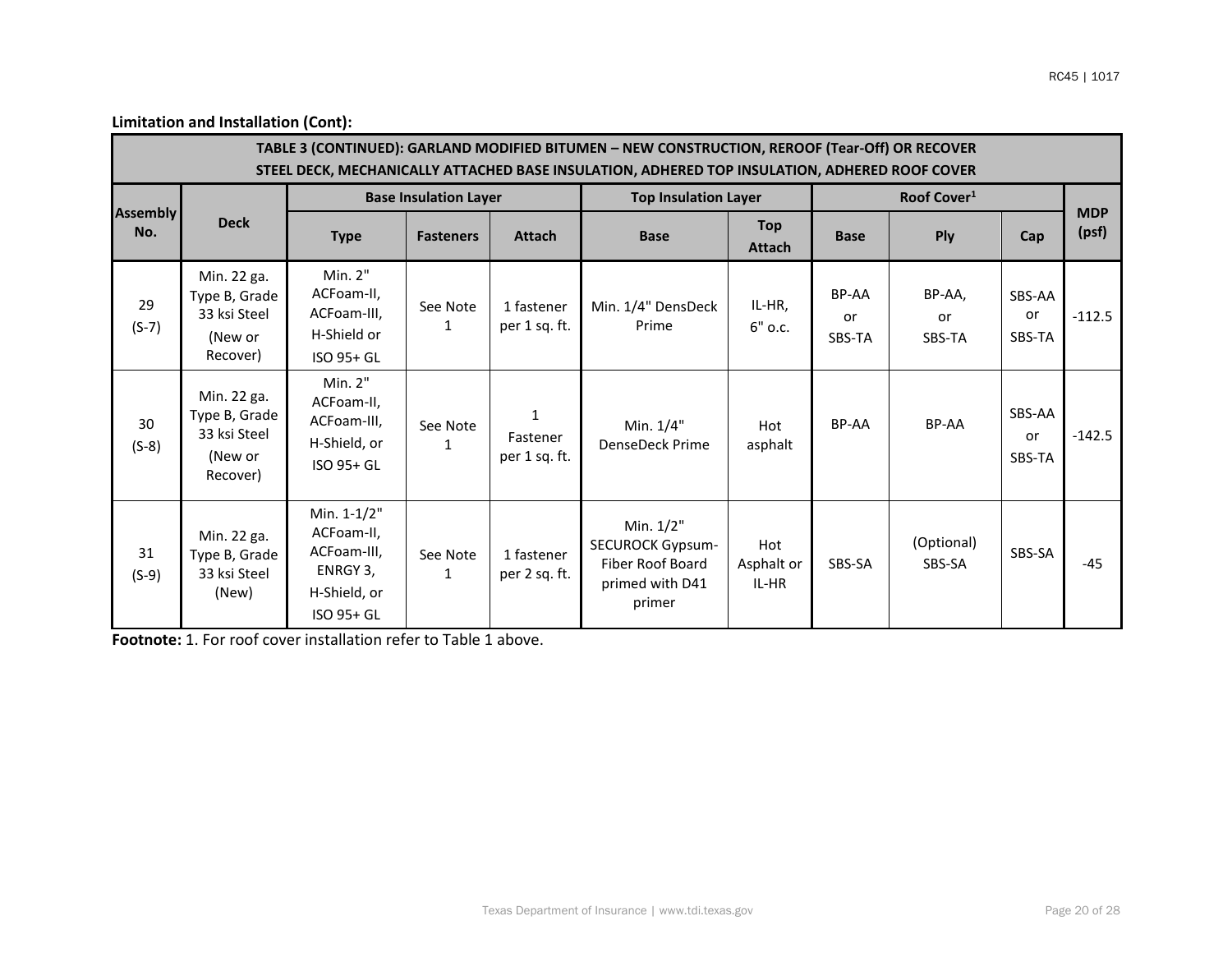|                        | TABLE 3 (CONTINUED): GARLAND MODIFIED BITUMEN - NEW CONSTRUCTION, REROOF (Tear-Off) OR RECOVER<br>STEEL DECK, MECHANICALLY ATTACHED BASE INSULATION, ADHERED TOP INSULATION, ADHERED ROOF COVER |                                                                                                       |                                                      |                                  |                                                                                                           |                               |             |                         |         |                     |  |  |  |
|------------------------|-------------------------------------------------------------------------------------------------------------------------------------------------------------------------------------------------|-------------------------------------------------------------------------------------------------------|------------------------------------------------------|----------------------------------|-----------------------------------------------------------------------------------------------------------|-------------------------------|-------------|-------------------------|---------|---------------------|--|--|--|
|                        |                                                                                                                                                                                                 |                                                                                                       | <b>Base Insulation Layer</b>                         |                                  | <b>Top Insulation Layer</b>                                                                               |                               |             | Roof Cover <sup>1</sup> |         |                     |  |  |  |
| <b>Assembly</b><br>No. | <b>Deck</b>                                                                                                                                                                                     | <b>Type</b>                                                                                           | <b>Fasteners</b>                                     | <b>Attach</b>                    | <b>Base</b>                                                                                               | <b>Top</b><br><b>Attach</b>   | <b>Base</b> | <b>Ply</b>              | Cap     | <b>MDP</b><br>(psf) |  |  |  |
| 32<br>$(S-10)$         | Min. 22 ga.<br>Type B, Grade<br>33 ksi Steel<br>(New)                                                                                                                                           | Min. $1-1/2"$<br>max. 4 ft. x 4 ft.<br>ENRGY 3 or ISO<br>$95+GL$                                      | OMG HD<br>with OMG<br>3" Galv.<br><b>Steel Plate</b> | 1 fastener<br>per 1.6 sq.<br>ft. | Min. 1/2"<br><b>SECUROCK Gypsum-</b><br>Fiber Roof Board<br>primed with D41<br>primer                     | IL-HR                         | SBS-SA      | (Optional)<br>SBS-SA    | SBS-SA  | $-45$               |  |  |  |
| 33<br>$(S-11)$         | Min. 22 ga.<br>Type B, Grade<br>33 ksi Steel<br>(New)                                                                                                                                           | Min. 1-1/2"<br>ACFoam-II,<br>ACFoam-III,<br>H-Shield,<br>ENRGY 3,<br>ENRGY 3 25 PSI,<br>or ISO 95+ GL | See Note<br>1                                        | 1 per<br>$2$ sq. ft.             | Min. 1/2" FM<br>Approved High<br>Density Wood<br>Fiberboard or min.<br>1/4" DensDeck or<br>DensDeck Prime | Hot<br>Asphalt or<br>Coal Tar | SBS-CTP     | (Optional)<br>SBS-CTP   | SBS-CTP | $-45$               |  |  |  |

**Footnote:** 1. For roof cover installation refer to Table 1 above.

| TABLE 4: GARLAND MODIFIED BITUMEN - NEW CONSTRUCTION OR REROOF (Tear-Off)<br><b>GYPSUM DECK, MECHANICALLY ATTACHED INSULATION, ADHERED ROOF COVER</b> |                                                 |                                                       |                                                                                                              |                                                                               |                    |                             |                                           |                         |            |  |  |
|-------------------------------------------------------------------------------------------------------------------------------------------------------|-------------------------------------------------|-------------------------------------------------------|--------------------------------------------------------------------------------------------------------------|-------------------------------------------------------------------------------|--------------------|-----------------------------|-------------------------------------------|-------------------------|------------|--|--|
| <b>Assembly</b>                                                                                                                                       | <b>Deck</b>                                     |                                                       |                                                                                                              | <b>Top Insulation Layer</b>                                                   |                    |                             | Roof Cover <sup>1</sup>                   |                         | <b>MDP</b> |  |  |
| No.                                                                                                                                                   |                                                 | <b>Base Insulation Layer</b>                          | <b>Type</b>                                                                                                  | <b>Fasteners</b>                                                              | <b>Attach</b>      | <b>Base</b>                 | <b>Ply</b>                                | Cap                     | (psf)      |  |  |
| 34<br>$(G-1)$                                                                                                                                         | Existing<br>poured<br>gypsum or<br>gypsum plank | One or more layers,<br>any combination,<br>loose laid | Min. 1/4" DensDeck<br>or DensDeck Prime<br>or min. $1/2$ " FM<br>approved High<br>Density Wood<br>Fiberboard | <b>Trufast Twin Loc-</b><br>Nails (minimum 1-<br>inch embedment<br>into deck) | 1 per<br>2 sq. ft. | BP-AA,<br>SBS-AA,<br>SBS-TA | (Optional)<br>BP-AA,<br>SBS-AA,<br>SBS-TA | SBS-AA,<br>or<br>SBS-TA | $-45$      |  |  |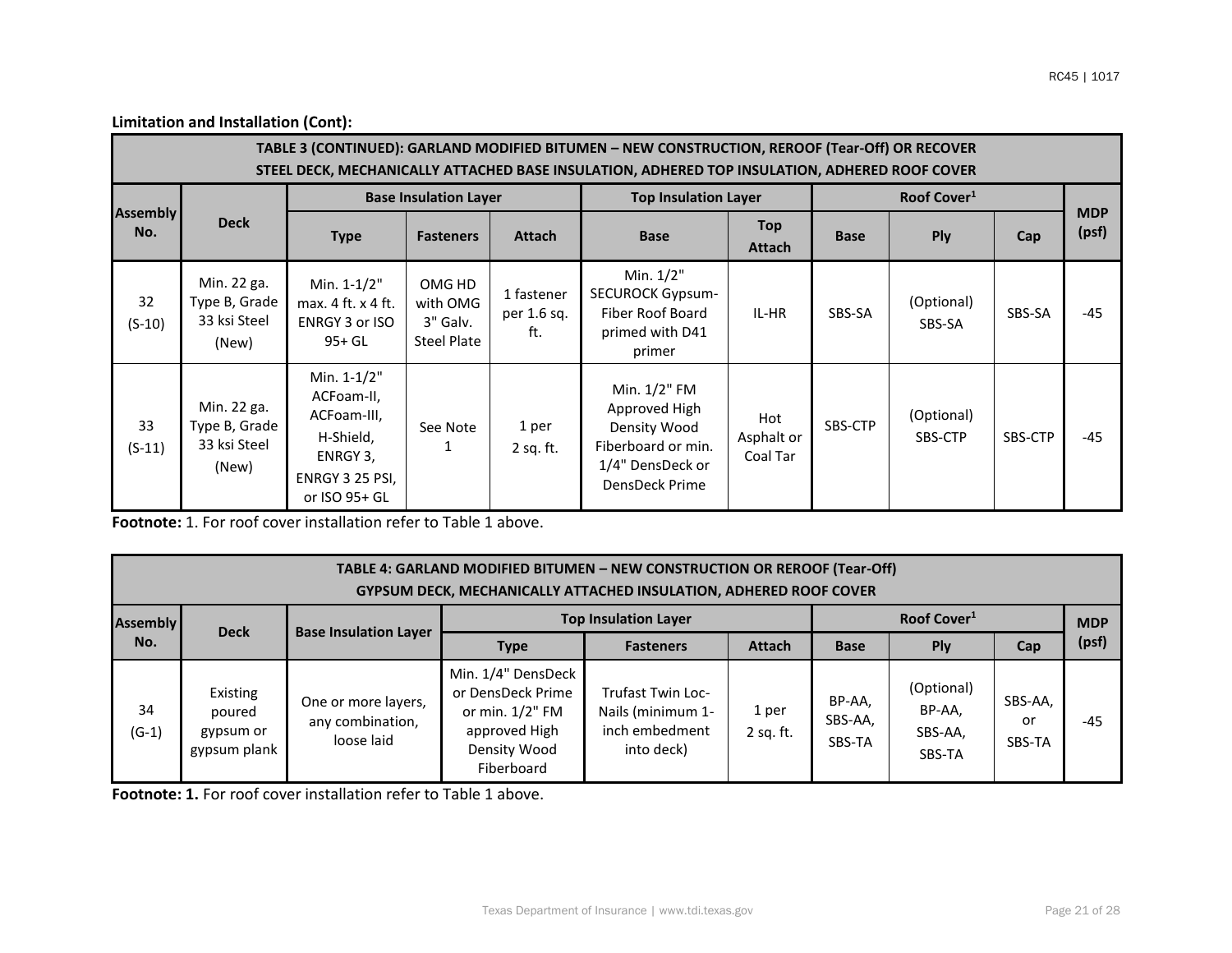|                 | TABLE 4(CONTINUED): GARLAND MODIFIED BITUMEN - NEW CONSTRUCTION, REROOF (Tear-Off) OR RECOVER<br>STEEL DECK, MECHANICALLY ATTACHED INSULATION, ADHERED ROOF COVER |                                                                                                                               |                                                                   |                                                                 |                        |                                   |                                              |                               |            |  |  |  |
|-----------------|-------------------------------------------------------------------------------------------------------------------------------------------------------------------|-------------------------------------------------------------------------------------------------------------------------------|-------------------------------------------------------------------|-----------------------------------------------------------------|------------------------|-----------------------------------|----------------------------------------------|-------------------------------|------------|--|--|--|
| <b>Assembly</b> | <b>Deck</b>                                                                                                                                                       |                                                                                                                               |                                                                   | <b>Top Insulation Layer</b>                                     |                        |                                   | Roof Cover <sup>1</sup>                      |                               | <b>MDP</b> |  |  |  |
| No.             |                                                                                                                                                                   | <b>Base Insulation Layer</b>                                                                                                  | <b>Type</b>                                                       | <b>Fasteners</b>                                                | <b>Attach</b>          | <b>Base</b>                       | Ply                                          | Cap                           | (psf)      |  |  |  |
| 35<br>$(S-12)$  | Min. 22 ga.<br>Type, Grade<br>33 ksi Steel<br>(New)                                                                                                               | Min. 1-1/2"<br>ACFoam-II, or<br>ACFoam-III, loose laid                                                                        | Min. 1/2"<br><b>SECUROCK</b><br>Gypsum-Fiber Roof<br>Board        | See Note 1                                                      | 1 per 1.33<br>sq. ft.  | BP-AA,<br>SBS-AA,<br>or<br>SBS-TA | (Optional)<br>BP-AA,<br>SBS-AA, or<br>SBS-TA | SBS-AA,<br>or<br>SBS-TA       | $-75$      |  |  |  |
| 36<br>$(S-13)$  | Min. 22 ga.<br>Type, Grade<br>33 ksi Steel<br>(New)                                                                                                               | Min. 1-1/2"<br>ACFoam-II,<br>ACFoam-III, H-Shield,<br>Hy-Therm AP or<br>ENRGY 3 25 PSI,<br>loose laid                         | Min. 1/2" DensDeck<br>Prime                                       | Trufast 3" Metal<br><b>Insulation Plates</b><br>with Trufast HD | 1 per 1.33<br>sq. ft.  | BP-AA<br>or<br>SBS-AA             | (Optional)<br>BP-AA or<br>SBS-AA             | SBS-AA                        | $-112.5$   |  |  |  |
| 37<br>$(S-14)$  | Min. 22 ga.<br>Type, Grade<br>33 ksi Steel<br>(New or<br>Recover $)^2$                                                                                            | Min. 1-1/2"<br>ACFoam-II,<br>ACFoam-III, H-Shield,<br>Hy-Therm AP,<br>ENRGY 3,<br>Multi-Max FA-3 or<br>ISO 95+ GL, loose laid | Min. 1/2" DensDeck<br>Prime                                       | See Note 1                                                      | $1$ per $1$ sq.<br>ft. | BP-AA,<br>SBS-AA<br>or<br>SBS-TA  | BP-AA,<br>SBS-AA or<br>SBS-TA                | SBS-AA<br><b>or</b><br>SBS-TA | $-150$     |  |  |  |
| 38<br>$(S-15)$  | Min. 22 ga.<br>Type, Grade<br>33 ksi Steel<br>(New)                                                                                                               | Min. 1-1/2"<br>ACFoam-II,<br>ACFoam-III, H-Shield,<br>Hy-Therm AP or<br>ENRGY 3 25 PSI,<br>loose laid                         | Min. 1/2"<br><b>SECUROCK</b><br>Gypsum-Fiber Roof<br><b>Board</b> | Trufast 3" Metal<br><b>Insulation Plates</b><br>with Trufast HD | $1$ per $1$ sq.<br>ft. | BP-AA<br>or<br>SBS-AA             | (Optional)<br>BP-AA<br>or SBS-AA             | SBS-AA                        | $-172.5$   |  |  |  |

**Footnote:** 1. For roof cover installation refer to Table 1 above.

2. Assembly No. 37 (S-14) may also be applied to structural concrete roof deck (New or Recover).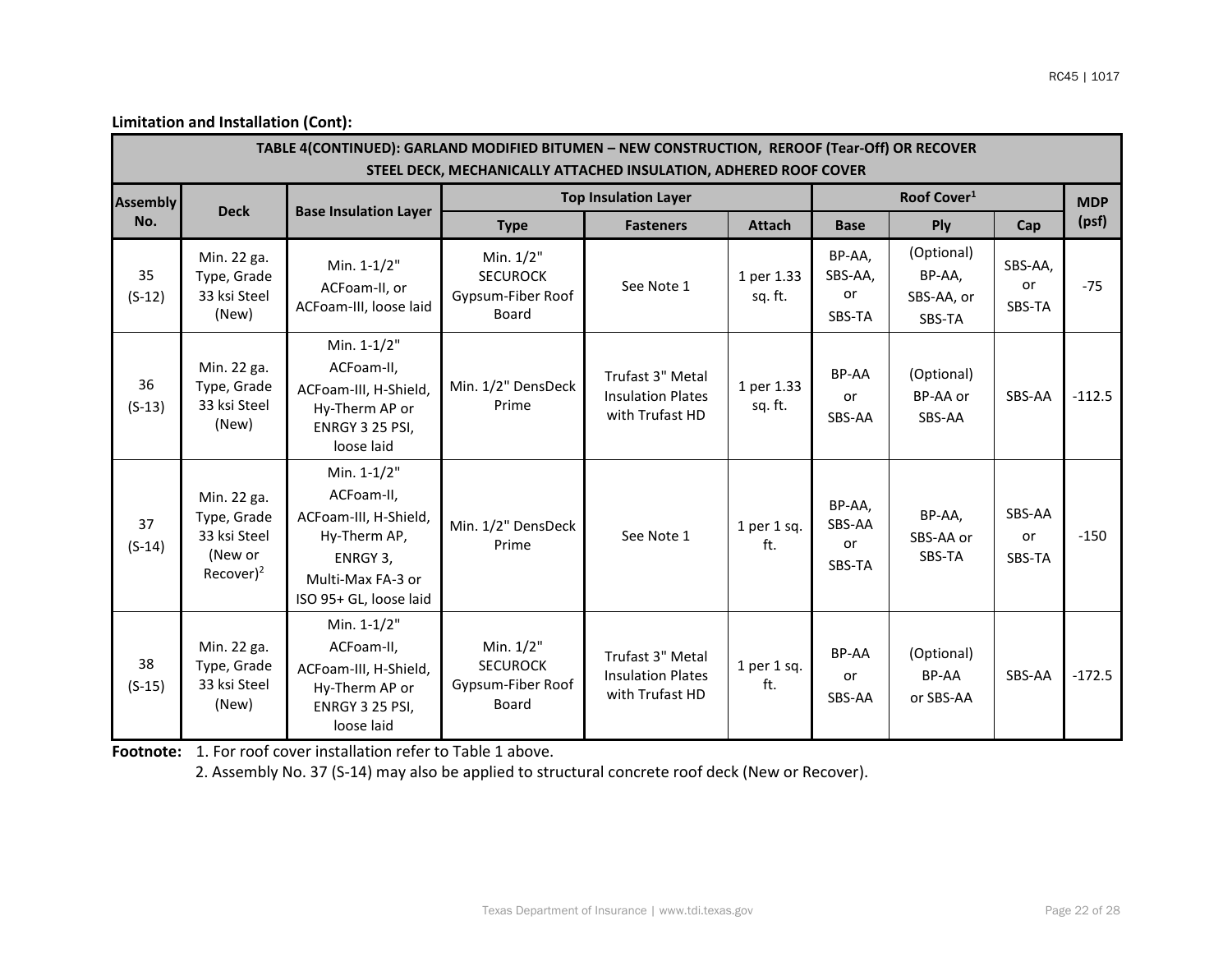|                 | TABLE 4 (CONTINUED): GARLAND MODIFIED BITUMEN - NEW CONSTRUCTION, REROOF (Tear-Off) OR RECOVER<br>STEEL DECK, MECHANICALLY ATTACHED INSULATION, ADHERED ROOF COVER <sup>1</sup> |                                                                     |                                                                                      |                                                                 |                       |                                      |                                                 |                                                     |            |  |  |  |  |
|-----------------|---------------------------------------------------------------------------------------------------------------------------------------------------------------------------------|---------------------------------------------------------------------|--------------------------------------------------------------------------------------|-----------------------------------------------------------------|-----------------------|--------------------------------------|-------------------------------------------------|-----------------------------------------------------|------------|--|--|--|--|
| <b>Assembly</b> | <b>Deck</b>                                                                                                                                                                     |                                                                     |                                                                                      | <b>Top Insulation Layer</b>                                     |                       |                                      | <b>Roof Cover</b>                               |                                                     | <b>MDP</b> |  |  |  |  |
| No.             |                                                                                                                                                                                 | <b>Base Insulation Layer</b>                                        | <b>Type</b>                                                                          | <b>Fasteners</b>                                                | <b>Attach</b>         | <b>Base</b>                          | Ply                                             | Cap                                                 | (psf)      |  |  |  |  |
| 39<br>$(S-16)$  | Min. 22 ga.<br>Type, Grade<br>33 ksi Steel                                                                                                                                      | (Optional) One or<br>more layers, any<br>combination, loose<br>laid | Min. 1/2" DensDeck<br>or SECUROCK<br>Gypsum-Fiber Roof<br>Board                      | See Note 1                                                      | 1 per 2.7<br>sq. ft.  | SBS-AA,<br>SBS-CA1,<br>or<br>SBS-CA2 | (Optional)<br>SBS-AA, SBS-<br>CA1 or<br>SBS-CA2 | SBS-AA,<br>SBA-<br>CA <sub>1</sub><br>or<br>SBS-CA2 | $-45$      |  |  |  |  |
| 40<br>$(S-17)$  | Min. 22 ga.<br>Type, Grade<br>33 ksi Steel                                                                                                                                      | Min. 1-1/2"<br>ACFoam-II or<br>ACFoam-III, loose laid               | Min. 1/2"<br><b>SECUROCK</b><br>Gypsum-Fiber Roof<br>Board                           | Trufast 3" Metal<br><b>Insulation Plates</b><br>with Trufast HD | 1 per 1.33<br>sq. ft. | SBS-AA,<br>SBS-CA1,<br>or<br>SBS-CA2 | (Optional)<br>SBS-AA, SBS-<br>CA1 or<br>SBS-CA2 | SBS-AA,<br>SBA-<br>CA <sub>1</sub><br>or<br>SBS-CA2 | $-75$      |  |  |  |  |
| 41<br>$(S-18)$  | Min. 22 ga.<br>Type, Grade<br>33 ksi Steel                                                                                                                                      | Min. 1-1/2"<br><b>ENRGY 3 or</b><br>ISO 95+ GL,<br>loose laid       | Min. 1/4"<br><b>SECUROCK</b><br>Gypsum-Fiber Roof<br>Board primed with<br>D41 primer | OMG XHD with<br>OMG 3" Galvalume<br><b>Steel Plate</b>          | 1 per 1 sq.<br>ft.    | SBS-SA                               | (optional)<br>SBS-SA                            | SBS-SA                                              | $-90$      |  |  |  |  |
| 42<br>$(S-19)$  | Min. 22 ga.<br>Type, Grade<br>33 ksi Steel                                                                                                                                      | Min. 1-1/2"<br>ENRGY 3 25 PSI or<br>ISO 95+ GL, loose laid          | Min. 1/2"<br><b>SECUROCK</b><br>Gypsum-Fiber Roof<br>Board primed with<br>D41 primer | OMG XHD with<br>OMG 3" Galvalume<br>Steel Plate                 | 1 per 1 sq.<br>ft.    | SBS-CTP                              | (Optional)<br>SBS-CTP                           | SBS-CTP                                             | $-120$     |  |  |  |  |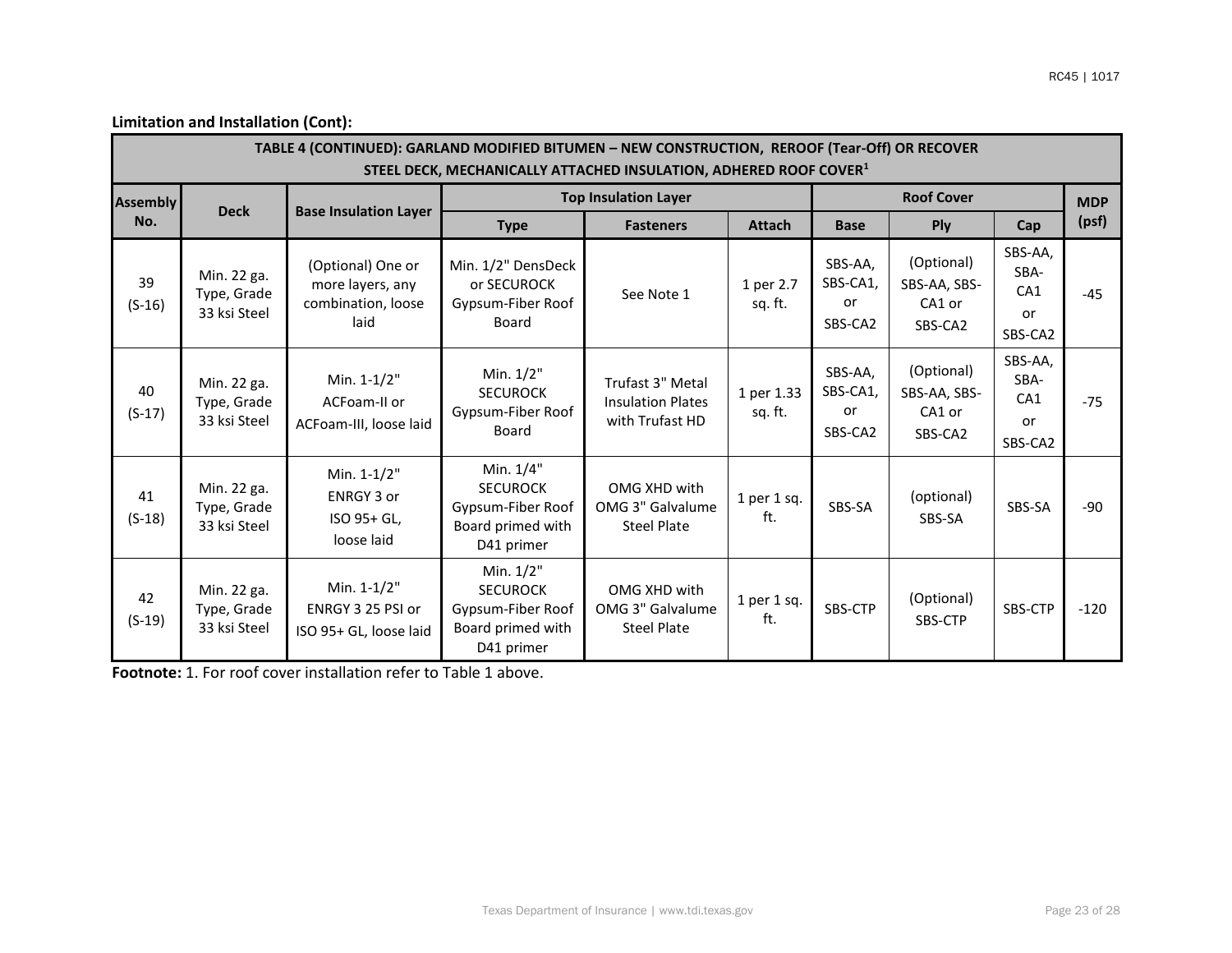|                 | TABLE 5: GARLAND MODIFIED BITUMEN - NEW CONSTRUCTION, REROOF (Tear-Off) OR RECOVER<br>WOOD DECK, NON-INSULATED, MECHANICALLY ATTACHED BASE SHEET, ADHERED ROOF COVER |                                                                                                  |                  |                                                                                         |                                 |                         |           |  |  |  |  |  |
|-----------------|----------------------------------------------------------------------------------------------------------------------------------------------------------------------|--------------------------------------------------------------------------------------------------|------------------|-----------------------------------------------------------------------------------------|---------------------------------|-------------------------|-----------|--|--|--|--|--|
| <b>Assembly</b> |                                                                                                                                                                      |                                                                                                  |                  | <b>Base Sheet</b>                                                                       |                                 | Roof Cover <sup>1</sup> |           |  |  |  |  |  |
| No.             | <b>Deck</b>                                                                                                                                                          | <b>Type</b>                                                                                      | <b>Fasteners</b> | <b>Attach</b>                                                                           | Ply                             | Cap                     | MDP (psf) |  |  |  |  |  |
| 43<br>$(W-4)$   | Min. 19/32" plywood<br>at max. 24" spans<br>attached with #8 x 2-<br>$1/2$ " screws 6" o.c.<br>(New or Recover)                                                      | HPR Glasbase, HPR<br>Premium Glasbase.<br><b>HPR Tri-Base Plus</b><br>or HPR Tri-Base<br>Premium | See<br>Note 1    | 6" o.c. at the 4" lap and 6" o.c. in<br>three, equally spaced, staggered<br>center rows | BP-AA                           | SBS-AA                  | $-135$    |  |  |  |  |  |
| 44<br>$(W-5)$   | Min. 19/32" plywood<br>at max. 24" spans<br>attached with #8 x 2-<br>$1/2$ " screws 6" o.c.<br>(New)                                                                 | HPR Glasbase, HPR<br>Premium Glasbase,<br><b>HPR Tri-Base Plus</b><br>or HPR Tri-Base<br>Premium | See<br>Note 1    | 9" o.c. at the 4" lap and 9" o.c. in<br>two, equally spaced, staggered<br>center rows   | BP-AA,<br>BP-CA1, or<br>SBS-CA1 | SBS-AA or<br>SBS-CA1    | -45       |  |  |  |  |  |

**Limitation and Installation (Continued):** Installation must be in accordance with the following assemblies:

**Footnote:** 1. For roof cover installation refer to Table 1 above.

| TABLE 5(CONTINUED): GARLAND MODIFIED BITUMEN - NEW CONSTRUCTION OR REROOF (Tear-Off)<br>LIGHT WEIGHT CONCRETE DECK, NON-INSULATED, MECHANICALLY ATTACED BASE SHEET, ADHERED ROOF COVER |                                                                                                                       |                                                                                                                                                                                                                                                            |                                                                          |                             |                                                                                              |                                |                          |            |  |  |  |
|----------------------------------------------------------------------------------------------------------------------------------------------------------------------------------------|-----------------------------------------------------------------------------------------------------------------------|------------------------------------------------------------------------------------------------------------------------------------------------------------------------------------------------------------------------------------------------------------|--------------------------------------------------------------------------|-----------------------------|----------------------------------------------------------------------------------------------|--------------------------------|--------------------------|------------|--|--|--|
| <b>Assembly</b>                                                                                                                                                                        |                                                                                                                       |                                                                                                                                                                                                                                                            |                                                                          | <b>Base Sheet</b>           |                                                                                              | Roof Cover <sup>1</sup>        |                          | <b>MDP</b> |  |  |  |
| No.                                                                                                                                                                                    | <b>Deck</b>                                                                                                           | <b>Lightweight Concrete</b>                                                                                                                                                                                                                                | <b>Type</b>                                                              | <b>Fasteners</b>            | <b>Attach</b>                                                                                | <b>Ply</b>                     | Cap                      | (psf)      |  |  |  |
| 45<br>$(LWC-4)$                                                                                                                                                                        | Light Weight<br>Concrete over<br>min. 22 ga.<br>Type B, Grade<br>33 ksi Steel,<br>at max. 5'-0"<br>spans <sup>2</sup> | Min. 300 psi, min. 2" thick approved<br>cellular lightweight insulating<br>concrete. Note: to qualify the<br>lightweight concrete under this<br>assembly, a 1.8" Twin Loc-Nail must<br>achieve a withdrawal of 120 lb.-f<br>when tested per ANSI/SPRI FX-1 | HPR Glasbase,<br><b>HPR Premium</b><br>Glasbase, or HPR<br>Tri-Base Plus | Min. 1.8"<br>Twin Loc-Nails | 9" o.c. at the 4"<br>lap and 9" o.c.<br>in two equally<br>spaced<br>staggered<br>center rows | BP-AA,<br>SBS-AA, or<br>SBS-TA | SBS-AA<br>or SBS-<br>CA1 | $-75$      |  |  |  |

**Footnote:** 1. For roof cover installation refer to Table 1 above.

2. Assembly No. 45 (LWC-4) may also be applied to light weight concrete over a structural concrete deck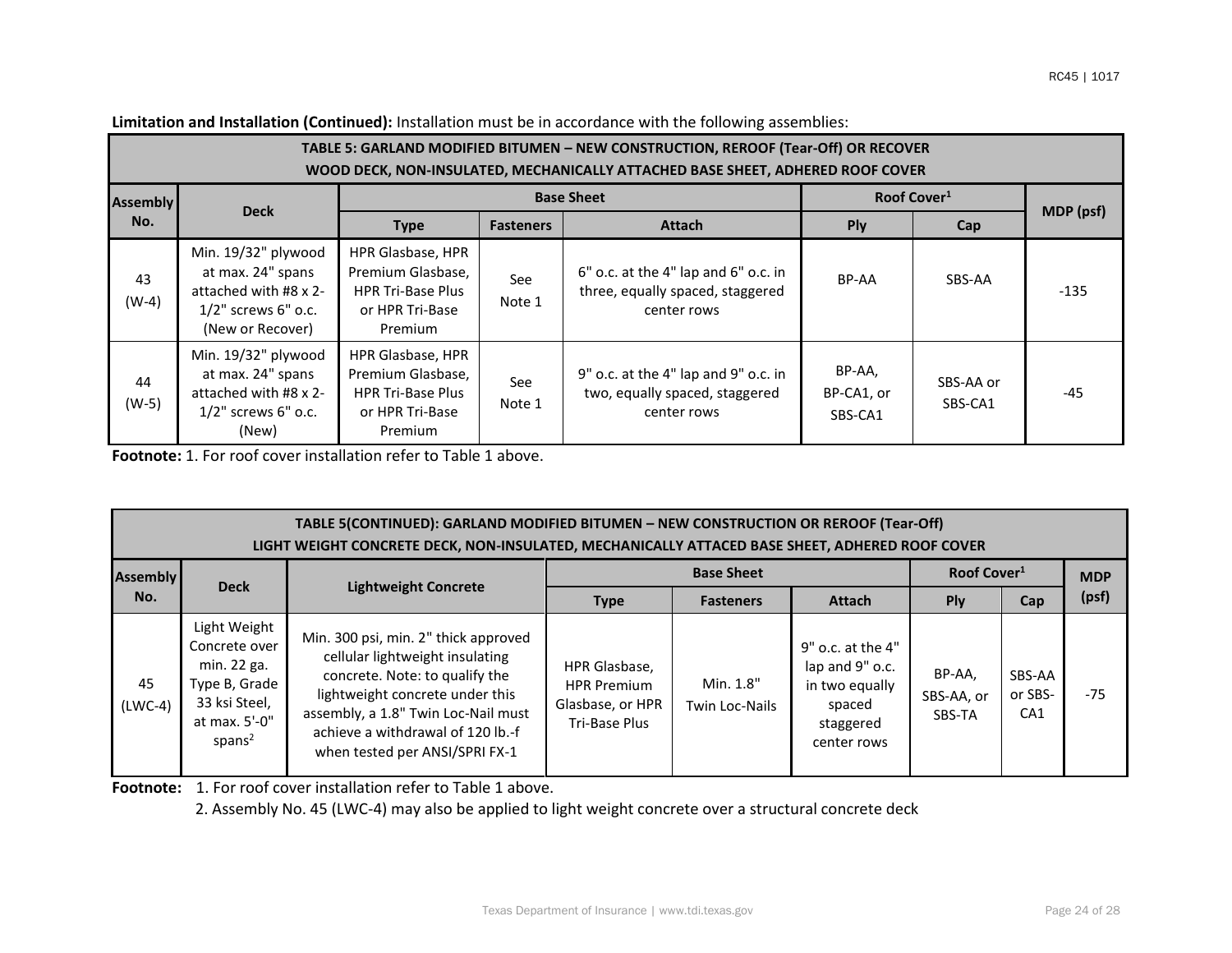|                 | TABLE 5(CONTINUED): GARLAND MODIFIED BITUMEN - NEW CONSTRUCTION OR REROOF (Tear-Off)<br>LIGHT WEIGHT CONCRETE DECK, NON-INSULATED, MECHANICALLY ATTACHED BASE SHEET, ADHERED ROOF COVER                                    |                                                                                                                                                                                                                                                                                                                                                                                                                                                                                       |                                                                                                 |                   |                                                                                                                       |                         |         |            |  |  |  |  |
|-----------------|----------------------------------------------------------------------------------------------------------------------------------------------------------------------------------------------------------------------------|---------------------------------------------------------------------------------------------------------------------------------------------------------------------------------------------------------------------------------------------------------------------------------------------------------------------------------------------------------------------------------------------------------------------------------------------------------------------------------------|-------------------------------------------------------------------------------------------------|-------------------|-----------------------------------------------------------------------------------------------------------------------|-------------------------|---------|------------|--|--|--|--|
| <b>Assembly</b> |                                                                                                                                                                                                                            |                                                                                                                                                                                                                                                                                                                                                                                                                                                                                       |                                                                                                 | <b>Base Sheet</b> |                                                                                                                       | Roof Cover <sup>1</sup> |         | <b>MDP</b> |  |  |  |  |
| No.             | <b>Deck</b>                                                                                                                                                                                                                | <b>Lightweight Concrete</b>                                                                                                                                                                                                                                                                                                                                                                                                                                                           | <b>Type</b>                                                                                     | <b>Fasteners</b>  | <b>Attach</b>                                                                                                         | Ply                     | Cap     | (psf)      |  |  |  |  |
| 46<br>$(LWC-5)$ | Light Weight<br>Concrete over<br>min. 22 ga., Type<br><b>B</b> vented steel<br>deck attached at<br>max. 6 ft. Spans<br>with 5/8" puddle<br>welds spaced 6"<br>o.c. side laps<br>with Tek screws,<br>12" o.c. <sup>2</sup>  | Celcore Lightweight Insulating<br>Concrete or existing cellular light<br>weight concrete with a min.<br>compression strength of 300 psi; 1/4"<br>slurry is poured over the deck.<br>Optional min. 1" thick, min. 1.0 pcf EPS<br>board is placed into the slurry,<br>followed by a min. 2" top coat. Note:<br>To qualify existing lt. weight concrete<br>deck under this assembly, an ES FM-<br>290 fastener must achieve a<br>withdrawal of 200 lb. when tested per<br>ANSI/SPRI FX-1 | <b>HPR Tri-Base</b><br>Plus                                                                     | FM-290            | 7" o.c. at the 4"<br>lap and 7" o.c.<br>in three equally<br>spaced<br>staggered rows<br>in the center of<br>the sheet | SBS-CA2                 | SBS-CA2 | $-75$      |  |  |  |  |
| 47<br>$(LWC-6)$ | Light Weight<br>concrete over<br>min. 22 ga. Type<br><b>B</b> vented steel<br>deck attached at<br>max. 5 ft. Spans<br>with 1/2" puddle<br>welds spaced 6"<br>o.c., Side laps<br>with Tek/1<br>screws 15" o.c. <sup>3</sup> | Celcore MF with Cecore HS admixture<br>at 38-42 pcf wet cast density and with<br>minimum compression strength of 350<br>psi; 1/4" slurry is poured over the deck.<br>Optional min. 1" thick, min 1.0 pcf EPS<br>board is placed into the slurry,<br>followed by min. 2" top coat. Celcore<br>PVA curing compound, spray applied at<br>0.5 gal/100 sq. ft.                                                                                                                             | <b>HPR</b><br>Glasbase,<br><b>HPR</b><br>Premium<br>Glasbase, or<br><b>HPR Tri-base</b><br>plus | FM-290            | $10"$ o.c. at the<br>4" side lap and<br>10" o.c. in three<br>staggered rows<br>in the center of<br>the sheet.         | SBS-CA2                 | SBS-CA2 | -90        |  |  |  |  |

Footnote: 1. For roof cover installation refer to Table 1 above.

2. Assembly No. 46 (LWC-5) may also be applied to light weight concrete over structural concrete roof deck.

3. Assembly No. 47 (LWC-6) may also be applied to light weight concrete over structural concrete roof deck.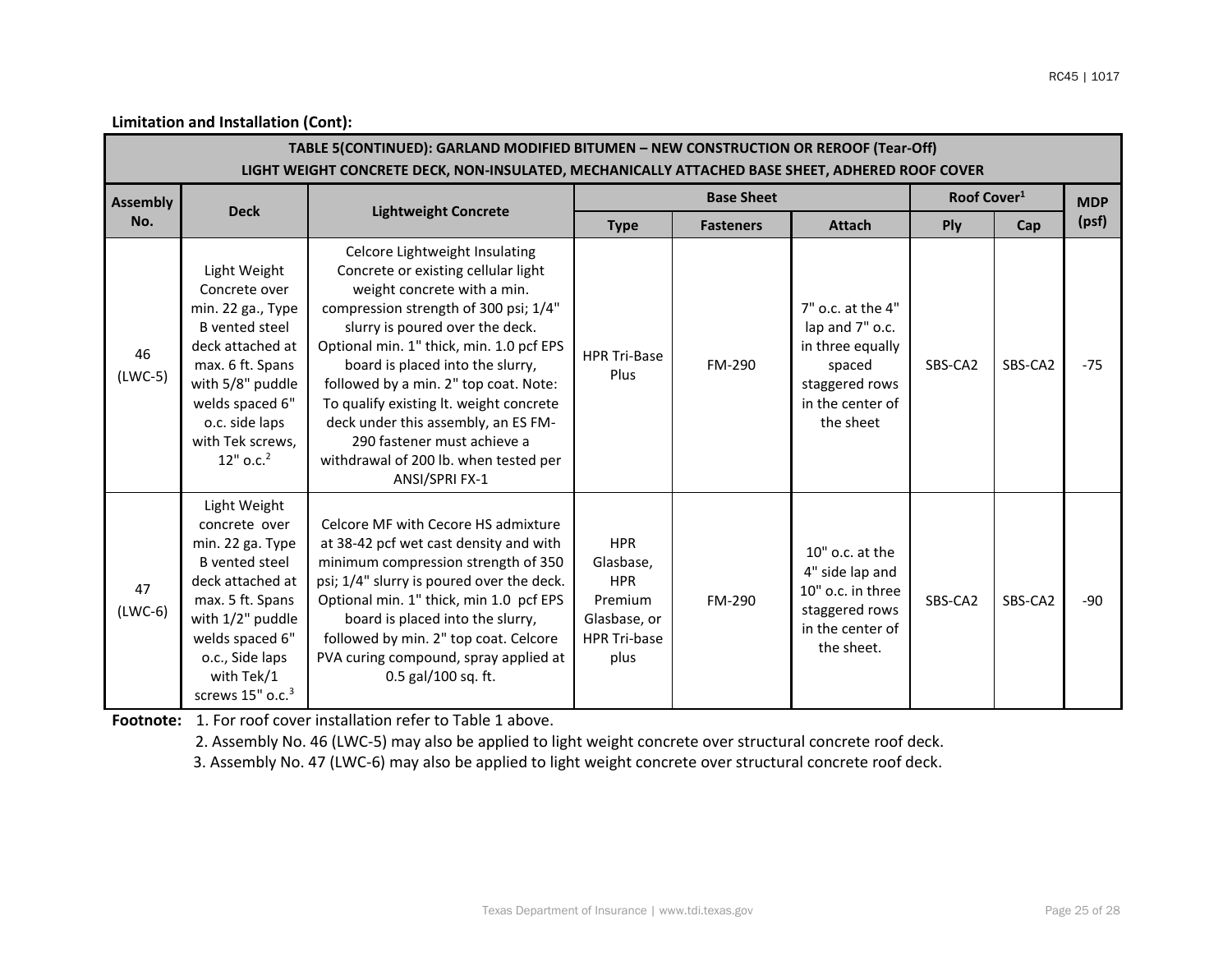| TABLE 5 (CONTINUED): GARLAND MODIFIED BITUMEN - NEW CONSTRUCTION OR REROOF (Tear-Off)<br>LIGHTWEIGHT CONCRETE DECK, NON-INSULATED, MECHANICALLY ATTACHED BASE SHEET, ADHERED ROOF COVER |                                                                                                                                                                                                      |                                                                                                                                                                                                                                                                                                                                                                     |                                                                                                             |                                                                                 |                                                                                                        |                         |                        |            |  |  |  |
|-----------------------------------------------------------------------------------------------------------------------------------------------------------------------------------------|------------------------------------------------------------------------------------------------------------------------------------------------------------------------------------------------------|---------------------------------------------------------------------------------------------------------------------------------------------------------------------------------------------------------------------------------------------------------------------------------------------------------------------------------------------------------------------|-------------------------------------------------------------------------------------------------------------|---------------------------------------------------------------------------------|--------------------------------------------------------------------------------------------------------|-------------------------|------------------------|------------|--|--|--|
| <b>Assembly</b>                                                                                                                                                                         | <b>Deck</b>                                                                                                                                                                                          | <b>Lightweight Concrete</b>                                                                                                                                                                                                                                                                                                                                         |                                                                                                             | <b>Base Sheet</b>                                                               |                                                                                                        | Roof Cover <sup>1</sup> |                        | <b>MDP</b> |  |  |  |
| No.                                                                                                                                                                                     |                                                                                                                                                                                                      |                                                                                                                                                                                                                                                                                                                                                                     | <b>Type</b>                                                                                                 | <b>Fasteners</b>                                                                | <b>Attach</b>                                                                                          | Ply                     | Cap                    | (psf)      |  |  |  |
| 48<br>$(LWC-7)$                                                                                                                                                                         | Light weight<br>concrete over min.<br>22 ga., Type B<br>vented steel deck<br>attached at max. 5<br>ft. Spans with 5/8"<br>puddle welds<br>spaced 6" o.c. Side<br>laps with Tek/1<br>screws, 15" o.c. | Celcore MF with Celcore HS<br>Admixture at 38-42 pcf wet cast<br>density and with min.<br>compression strength of 350 psi;<br>1/4" slurry is poured over the<br>deck. Optional min. 1" thick,<br>min. 1.0 pcf EPS board is placed<br>in the slurry followed by a 2" top<br>coat. Celcore PVA curing<br>compound spray applied at a<br>rate of $0.5$ gal/100 sq. ft. | HPR Glasbase,<br><b>HPR Premium</b><br>Glasbase, HPR<br>Tri-Base Plus, or<br><b>HPR Tri-Base</b><br>Premium | Trufast FM-90,<br>FM-290 or Twin<br>Loc-Nails or<br>OMG CR Base<br>Sheet faster | $6"$ o.c. at the $4"$<br>lap and 6" o.c.<br>in four<br>staggered rows<br>in the center of<br>the sheet | SBS-AA<br>or<br>SBS-TA  | SBS-AA<br>or<br>SBS-TA | -150       |  |  |  |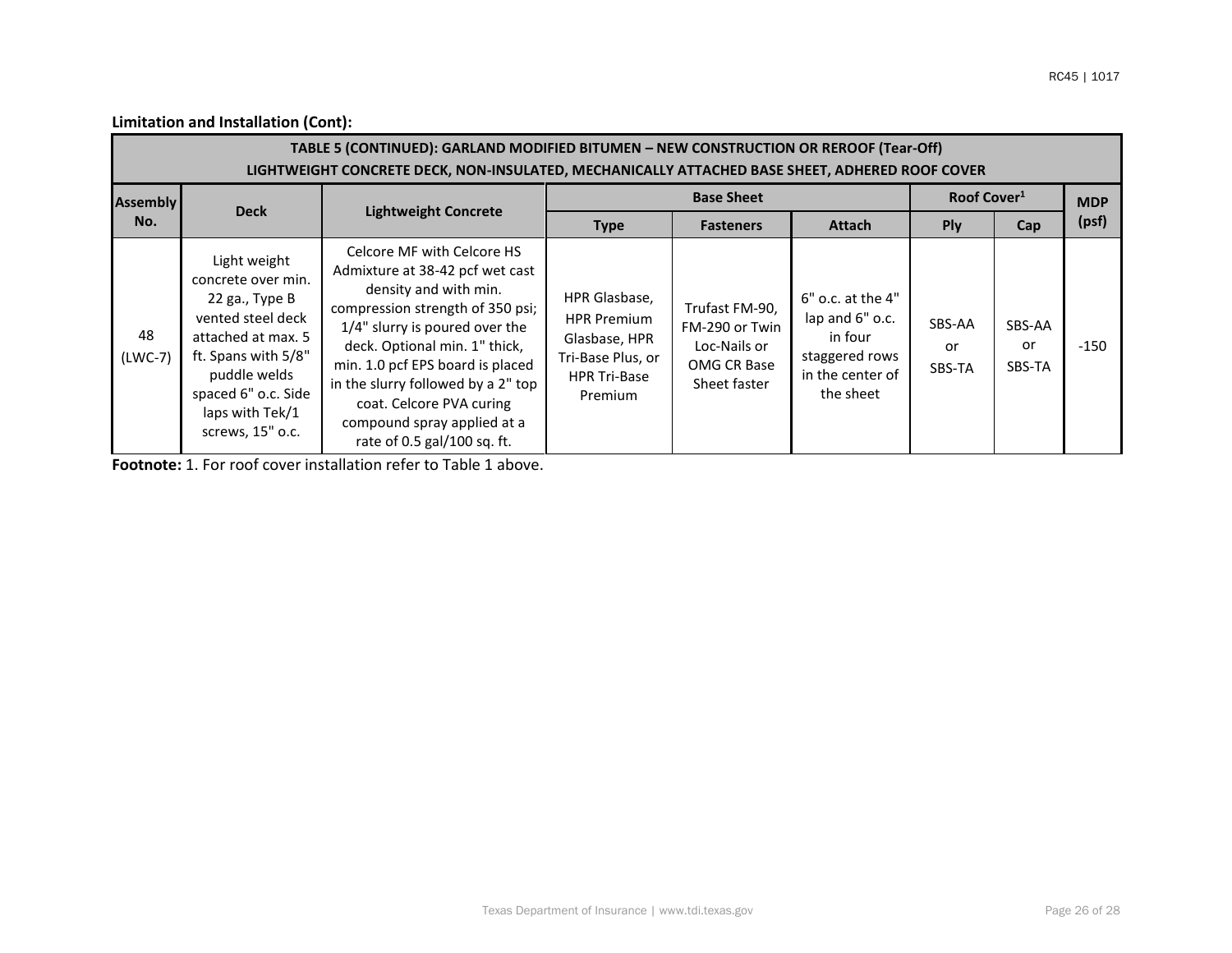| TABLE 5 (CONTINUED): GARLAND MODIFIED BITUMEN - NEW CONSTRUCTION OR REROOF (Tear-Off)<br>LIGHTWEIGHT CONCRETE DECK, NON-INSULATED, MECHANICALLY ATTACHED BASE SHEET, ADHERED ROOF COVER |                                                                                                                                                                                                                                                                                                                                                                                                                                                                                                                                                                    |                                                                                                                                                                                                                                                                                                                                                                |                          |                                                                                                                                                               |                                                                                                          |                         |         |            |  |  |  |  |
|-----------------------------------------------------------------------------------------------------------------------------------------------------------------------------------------|--------------------------------------------------------------------------------------------------------------------------------------------------------------------------------------------------------------------------------------------------------------------------------------------------------------------------------------------------------------------------------------------------------------------------------------------------------------------------------------------------------------------------------------------------------------------|----------------------------------------------------------------------------------------------------------------------------------------------------------------------------------------------------------------------------------------------------------------------------------------------------------------------------------------------------------------|--------------------------|---------------------------------------------------------------------------------------------------------------------------------------------------------------|----------------------------------------------------------------------------------------------------------|-------------------------|---------|------------|--|--|--|--|
| <b>Assembly</b><br>No.                                                                                                                                                                  | <b>Deck</b>                                                                                                                                                                                                                                                                                                                                                                                                                                                                                                                                                        |                                                                                                                                                                                                                                                                                                                                                                | <b>Base Sheet</b>        |                                                                                                                                                               |                                                                                                          | Roof Cover <sup>1</sup> |         | <b>MDP</b> |  |  |  |  |
|                                                                                                                                                                                         |                                                                                                                                                                                                                                                                                                                                                                                                                                                                                                                                                                    | <b>Lightweight Concrete</b>                                                                                                                                                                                                                                                                                                                                    | <b>Type</b>              | <b>Fasteners</b>                                                                                                                                              | <b>Attach</b>                                                                                            | Ply                     | Cap     | (psf)      |  |  |  |  |
| 49<br>$(LWC-8)$                                                                                                                                                                         | Light weight<br>concrete over<br>min. 22 ga., Type<br><b>B</b> steel deck<br>attached at max.<br>5 ft. Spans with<br>5/8" puddle welds<br>spaced 6" o.c.<br>Side laps with<br>Tek/1 screws, 15"<br>O.C.                                                                                                                                                                                                                                                                                                                                                            | Celcore MF with Celcore HS<br>Admixture at 38-42 pcf wet cast<br>density and with min. compression<br>strength of 350 psi; 1/4" slurry is<br>poured over the deck. Optional min.<br>1" thick, min. 1.0 pcf EPS board is<br>placed in the slurry followed by a 2"<br>top coat. Celcore PVA curing<br>compound spray applied at a rate of<br>0.5 gal/100 sq. ft. | Versiply 40              | Trufast FM-90,<br>FM-290 or Twin<br>Loc-Nails or<br>OMG CR Base<br><b>Sheet Fastener</b><br>(1.7")                                                            | 6" o.c. at the 4"<br>lap and 6" o.c.<br>in four<br>staggered rows<br>in the center of<br>the sheet       | SBS-CA2                 | SBS-CA2 | $-150$     |  |  |  |  |
| 50<br>$(LWC-9)$                                                                                                                                                                         | Light weight<br>Celcore MF with Celcore HS<br>concrete over<br>Admixture at 38-42 pcf wet cast<br>min. 22 ga., Type<br>density and with min. compression<br>B steel deck<br>strength of 350 psi; 1/4" slurry is<br>attached at max.<br>poured over the deck. Optional min.<br>5 ft. Spans with<br>1" thick, min. 1.0 pcf EPS board is<br>5/8" puddle welds<br>placed in the slurry followed by a 2"<br>spaced 6" o.c.<br>top coat. Celcore PVA curing<br>Side laps with<br>compound spray applied at a rate of<br>Tek/1 screws, 15"<br>0.5 gal/100 sq. ft.<br>O.C. |                                                                                                                                                                                                                                                                                                                                                                | <b>HPR SA FR</b><br>Base | Trufast FM-90,<br>FM-290 or Twin<br>Loc-Nails or<br>OMG CR Base<br><b>Sheet Fastener</b><br>(1.7") Note:<br><b>Stress Plates</b><br>primed with<br>D41 primer | 6" o.c. at the 4"<br>side lap and 9"<br>o.c. in four<br>staggered rows<br>in the center of<br>the sheet. | SBS-SA                  | SBS-SA  | $-150$     |  |  |  |  |